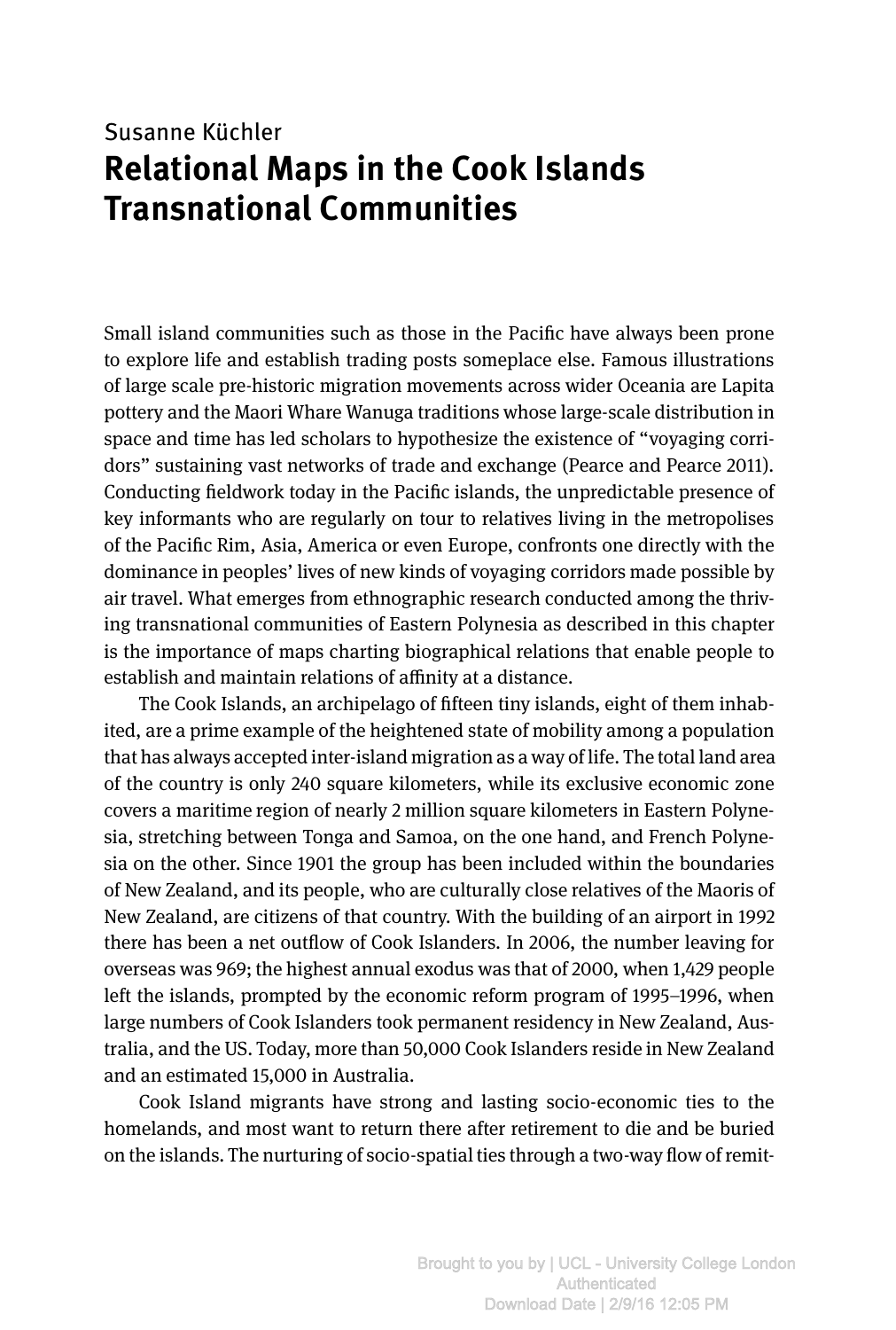tances and goods has been well studied for the Pacific (Evans 2001; Siikala 2001; Bennardo 2002; Addo 2013). What emerges from these studies is the importance of the knowledge of biographical relations as pathways for the movement of ideas and goods between communities. Even more importantly, relations of affinity are not constituted just by birth or marriage but are also 'elective,' resulting from friendships or collegial relations, with elective paths being remembered across generations and continuing to be of importance even if persons are not living in proximity with one another. This chapter will discuss the question of how such knowledge of biographical relationships is codified and transmitted when the effects of persons' lives are distributed, to be drawn upon and activated at different times for different reasons, thus resisting a simple model of commemoration that presupposes a shared 'canon' of memory derived from inter-subjectively recognized and anticipated actions.

The data from the Cook Islands exemplified here bring to the fore the use of combinatorial and fractal imagery in artifacts that serve as gifts essential to mark all life cycle stages and bind people to one another across generations in ways that are mirrored in the assemblage of motivic parts so that a single element allows for the spontaneous reconstitution and recognition of wholes. The empathy with images that is embedded in the intuitive grasp of a logic of image composition paves the way, it is argued, for distributed biographical relations to be activated in flexible ways, combined and recombined in a manner that is both open-ended and mutable, and yet stable. This modular logic of image composition harbors and sustains a de-centered and third-person conception of personhood whose distributed effects are gathered in a fashion that is reminiscent of Deleuze and Guattari's (1978) concept of the *rhizome*, that is, via a map that must be constructed, a map that is always detachable, connectable, reversible, modifiable, and has multiple entranceways and exits.

Rather than assuming that persons know their place in the world and command distributed social relationships common to transnational communities by personal conjecture or trial and error, this essay will thus advance the hypothesis that persons intuit such knowledge through images whose logic commands modular ways of being and thinking and supports what Casey (1998, 301–8), leaning on Deleuze and Guattari's distinction, has called "striated" space. Striated space refers to the conception of a landscape composed of distinct points or sites that are stable landmarks when navigating from one point or location to another. "Smooth" space, on the other hand, has indefinite extensions and people reside and move within it rather than toward fixed points. With striated space, containment, permanence, and renewal of spatial relations over time are paramount. The making and activation of the spatial loci of kinship that sustain the transnational communities of the Cook Islands is supported, I will argue, by modular,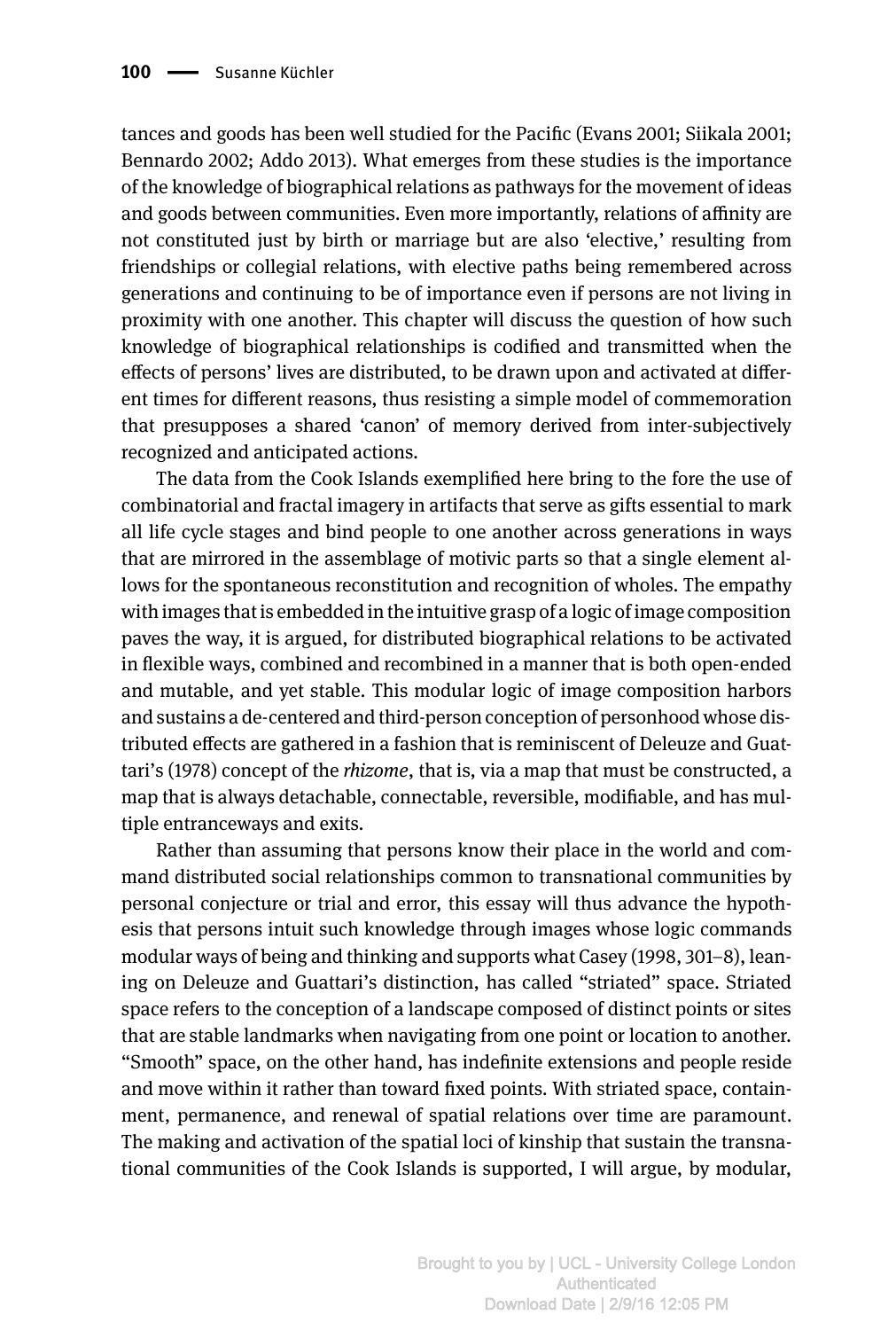stitched patchwork maps that allow people to navigate co-variant relations of kinship by utilizing exclusively temporal images as landmarks. The distributed effects of persons that constitute the political economy of the household, from children to *taunga* (culturally sanctioned knowledge and its material articulation) to bank accounts, are marked to be gathered and rooted back in the homeland with the death of a member of a household. Lowered into the grave that sits right next to the house whose actions it recalls, the layers of patchwork wrapped around the body recall the fragile presence of a social body that is invisible in people's lives and that demands to be recollected over and over again.

Although much has been written with reference to the Pacific about the importance of culture in the fashioning of identity and of relations to the homeland, little attention has been paid so far to cultural differences in the conceptualization and transmission of politically and economically effective relations of kinship (Lee and Francis 2009). Mike Evans has described for Tonga the embedding of culture in a transnational context in which potential kin and kin-like relationships are actualized and maintained through exchange (Evans 2001, 58). Others, such as Cathy Small (2011) in her book on Tongan migration and transnationalism and Tevita O. Ka'ili (2005), capture the far-reaching exchange and social networks that are sustained by the cherished knowledge of socio-spatial ties. The mass movement and the multidirectional flows of people, ideas, and goods have been most richly described with reference to Tonga. It has been shown how reciprocal exchanges at all levels of Tongan society are organized through a socio-spatial ontology, which allows for space-defining artifacts such as woven mats to make manifest relations between persons in a non-random and predictable manner (see Ka ili 2005, 91). The material translation of woven mats into stitched patchwork, which has occurred throughout Eastern Polynesia including the Cook Islands, allows us to see the role of composite images in the extension of personal agency and the fashioning of transnational household economies that control the flow of property, of ideas and of people in ways that are both predictable and memorable, yet also open-ended.

From Tonga, over to the Cook Islands, Tahiti and Hawaii, patchwork quilts known as *tivaivai*(tifaifai) have formed an incremental part of exchange economies throughout the twentieth century and have begun to replace artifacts made from plant fiber at important life cycle ceremonies (Jones 1973; Arkana 1986; Hammond 1986; Pogglioli 1988; Rongokea 1992; Shaw 1996; Küchler and Eimke 2009). While this essay restricts itself to the analysis of Cook Island patchwork, the findings should be seen in comparative perspective, raising questions as to the differential relational logic of transnational communities and its long-term and far-reaching effects.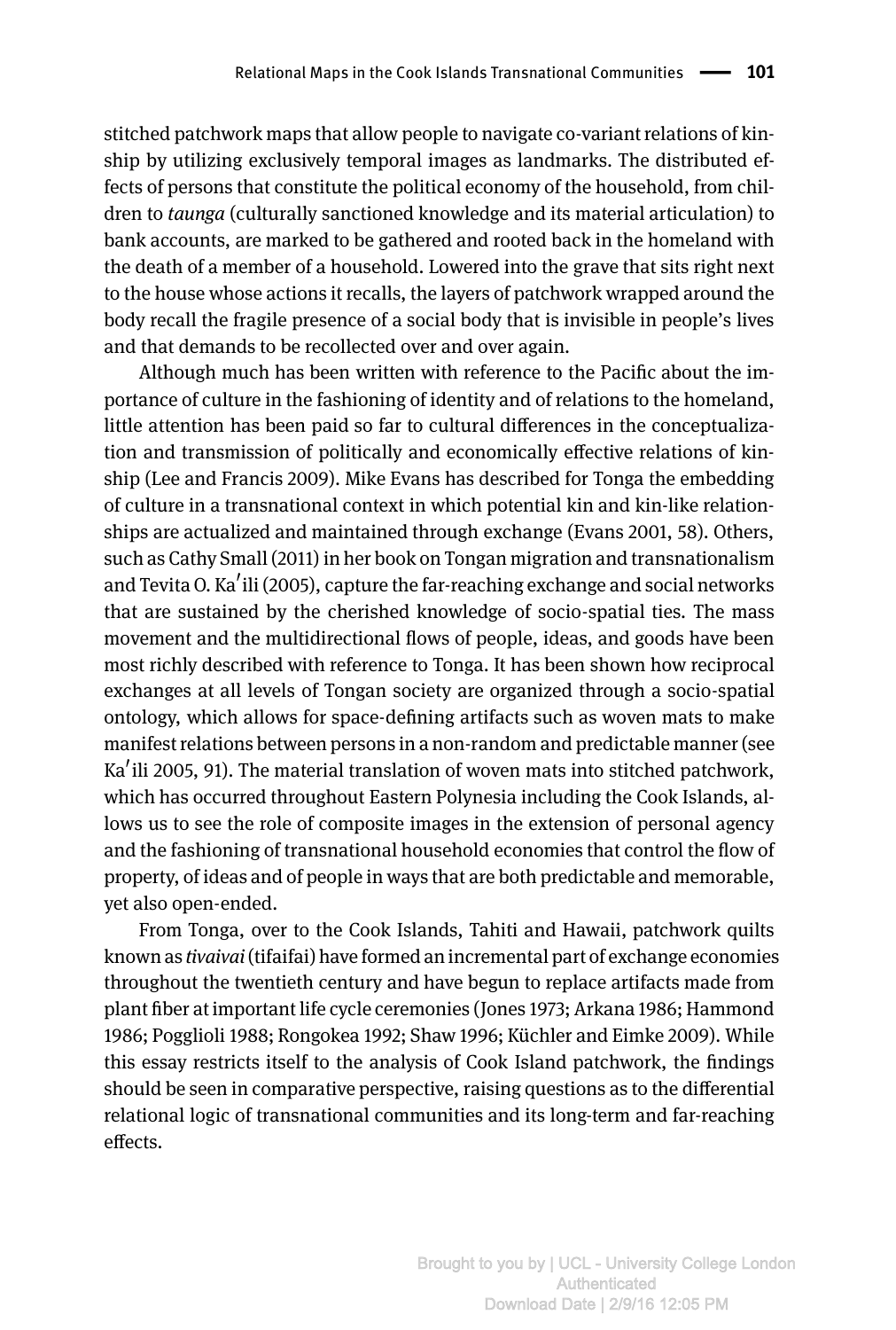### **Cook Islands patchwork in the making**

The association of the patchwork quilt with memory, with protection and with the sustaining of connections hidden from plain view has inspired generations of scholars and practitioners.<sup>1</sup> The quilt in the Cook Islands may appear to us to inspire nostalgia as it comes as a tangible thing, one that has been crafted, altered, and used by people and that is telling of times gone past in ways which is matched possibly only by narrative. However, this interpretation would only capture the most overt expression of what quilts make possible in this society.

As Judy Elsley has argued in her book on *Quilts as Text(iles)*, the general topos of the patchwork quilt can be compared to a text which takes shape in blocks that form an ever larger pattern "whose central motif is change" (1996, 1). While the analogy with writing is not one I want to pursue here, it is useful in allowing us to discern a unique feature of the activity of quilting which lies in the patterning of a surface: like pen on paper, the pieces which compose the quilt serve to draw ideas together in a manner that speaks of a synergy of making and knowing which the final product carries forth as a potential. In the same way as we readily accept that the writing down of a narrative makes its content portable as well as comparable and combinable with other narratives that are written both before and after, patchwork made of stitched fabric pieces lifts the resulting pattern onto a spatial



**Fig. 1.** Tivaivai taorei stitched by Vereara Maeva; collected by the Rarotongan Hotel; photograph (2008) Susanne Küchler.

**<sup>1</sup>** Sections of this text have been originally published in Küchler and Eimke (2009).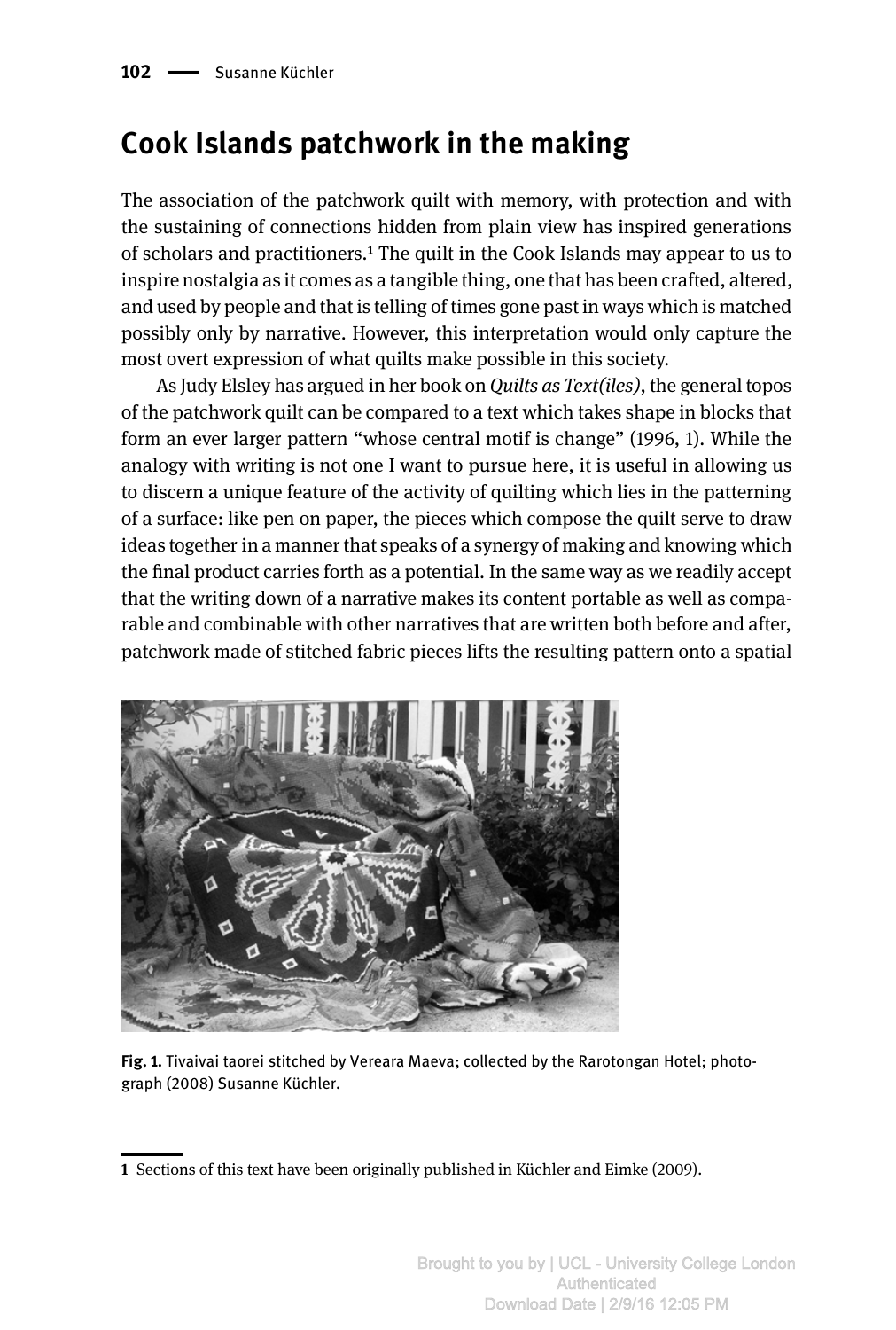and temporal plane where it functions no longer as a singular, but as a multiplier, as a provocateur or agent of transmission.

Patchwork as a technique has its roots in European decorative sewing used to embellish clothing, bedding, and other textile items, either by itself or in combination with quilting, which is a different process all together (see Horton 2005, 17). The two techniques may be combined, as they have been in American colonial history, yet they can also be used on their own to create planar surfaces where patterns appear through stitching. In quilting, two or more textiles are layered through stitches that penetrate all layers and that form a design through an alignment of rows of stitches. Patchwork, on the other hand, involves combining small pieces of fabric to create a surface pattern; this additive process may either take the form of piecework, in which fabric pieces are sewn directly onto each other, or the form of appliqué, in which fabric pieces are arranged and sewn onto a fabric background that is part of the pattern.

Where patching occurs on its own, superimposed onto a second layer of fabric, as is the case in Eastern Polynesia, the resulting artifact is fragile and impractical for daily use, as any washing would be likely to shrink top and bottom layer in different ways; in the Cook Islands, moreover, the impracticality of the resulting sewing is heightened by the size of the quilt, and by the type of cloth used, which is not colorfast and is selected for properties that have more to do with the mode of fabrication, sometimes involving the tearing of cloth into pieces, than its durability. Were one to use these as bedcovers, the time invested in stitching tiny pieces into place would stand in no relation to the brevity of use the artifact would afford; unlike other forms of quilting, patchwork must be motivated by non-utilitarian considerations.

In fact, we get at the motivations behind patchwork when we ask what does the sewing of fabric 'do' when carried out ostensibly *not* for everyday use. What it does is brought out well in studies, mostly from the US, which use entire collections of quilts and their patterns to shed light on relations of kinship that have connected women to each other and to the homes they have inhabited (O'Bagy Davis 1990, 1993; Horton 2005). Patchwork appears to encode in its patterns a map of social relations that animates genealogical information by allowing the quilt to stand in for the maker and occasionally the person it was made for.

Beyond genealogical information, quilted patterns have been shown to document a microscopic perspective on attitudes to material culture within the home that can be compared to the macroscopic perspectives that are generally captured by historical studies of wider societal patterns of consumption and identity construction. Patchwork allows us to get a glimpse of preferences for texture, color, and even the print or the smell of cloth, its weight and its sounding when unfolded, which speak as much about the time and place inhabited by mem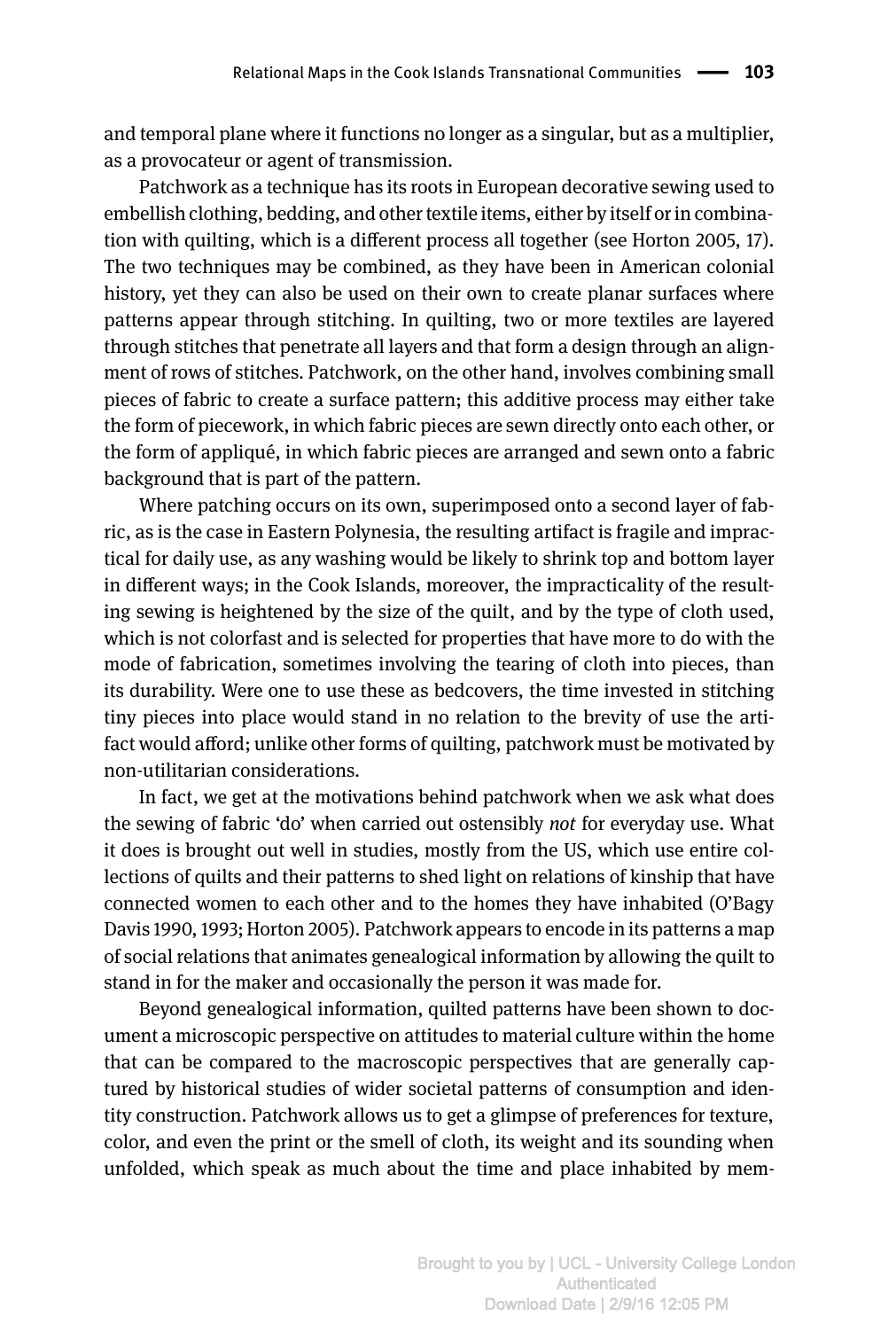bers of a household as the patterns which are created through patching pieces of cloth together. Patchwork thus makes tangible the wider material relations, evoking the character of a place and a time and carrying it to other lands and times. In the Cook Islands, patchwork is stitched by women throughout their married life to be sent away as a gift to the many overseas places where members of the household reside, and beyond these places via a network of friends and work colleagues whose lives have touched the household. Folded in cupboards and stored in trunks, patchwork is an invisible reminder of places and relations that call up a possible future, rather than just a known past.

The patchwork draws one into its own world by virtue of the simplicity by which it represents the lived-in material world, presenting it to us as retention that we can use to think with when comparing here and there, now and then, and when plotting the future course of our lives. Yet more than anything, it may be the pattern that attracts our attention, as it is suggestive of the maker in ways that are very difficult to fathom. There is the stitch, the size, and the shape of the pieces of cloth and the preference for ways of aligning them into a regular pattern, all elements that draw together a polyphony of relations that make up a person's identity. By drawing discrete elements together into a tightly structured composition, patchwork schematizes and thus enables the recall of biographical time, itself made up of manifold relations coming together in ways that projects an *idea* of relation.

We can thus assert that patchwork, wherever it is made, is likely to possess a distinct socializing and historicizing potential, as it encapsulates as composite the idea of relationality and serves as an instrument for the conversion of value into intangible values which are synonymous with the moral economy of the household. Such a conversion can be seen as the *qualisign* of a quilt, one that is inherently linked to its importance as agent of transmission: in other words, the fact that a patchwork is made of fragments of cloth is more than a metaphoric allusion to the quilt's capacity to 'gather' the distributed and relational elements of a person's life into a single frame, very much like a written biography, but must also be seen as an indicator of the political economy of the household.

The prevalence of patchwork in households, therefore, does not speak so much of economic necessity or virtue, but of a value placed on fabric as a material that is uniquely able to blend together distributed resources and relations, which gathered together make up a person's identity. Patchwork quilts are stored and treasured the world over, rather than sold and bought, and hold their value over time as a result of their ability to personalize the value of the cloth. The reason for the fabric's apparent capacity to transcend the socialness of things, which binds value into patterns of consumption, is unlikely to be explained, however, just by its materiality; the fact that a patched quilt is made from fabric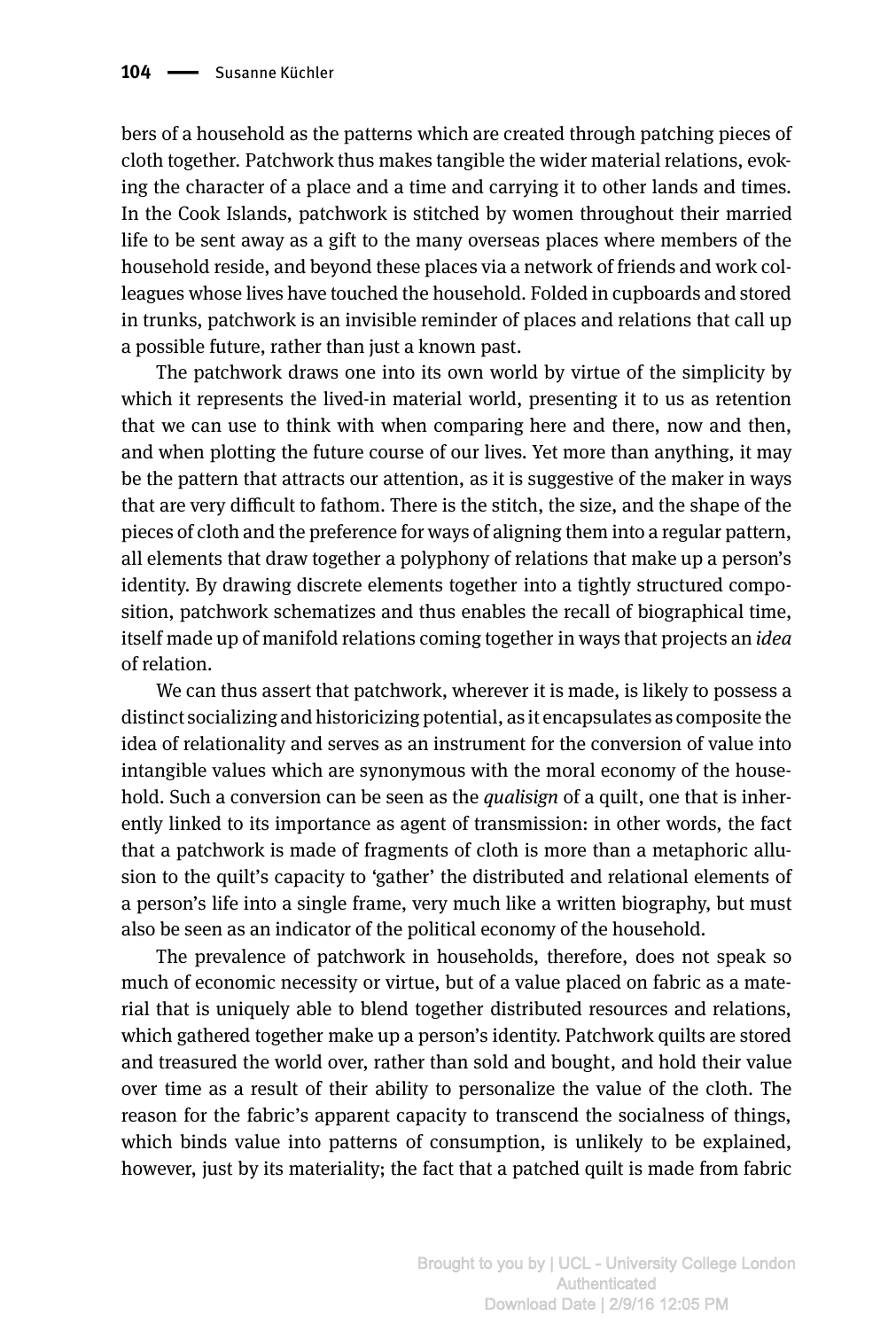would not adequately distinguish it from a host of other valuable fiber-based products such as weaving or clothing. Rather, it is to the technique of assemblage and the manner of composition that we must look to understand how patchwork can convert cloth into a measure that, at certain times, can be used to gauge and to reckon the relations between persons as well as between persons and things.

The patchwork quilt already denotes in its name the laborious task of the technique of 'patching' that captures the success and efficaciousness of the household economy. The fragility of the patchwork is a tangible reminder of the work of detaching, connecting, reversing and modifying that it demands. Patchwork is indicative of a surplus of fabric, but also of a surplus of time – suggesting a division of labor within and between households which enables the conversion of a tangible commodity into the manifestation of an intangible resource. When patchwork are sold or gifted in life-cycle events, their value is not measured in terms of the original cost of the fabric used for the manufacture, but in terms of a monetary value placed on the time it took to sew. As it is surprisingly less the material value of the fabric than the embedding of time into the folds of the fabric which matters when patchworks come to market, such patched quilts may be best described as a *sewing* – a notion which expresses the temporal performativity of patchwork whose material life is punctuated by moments of airing, inspecting, unpicking and re-stitching.

What is that time, however, which is thus measured by the technique of patching? Is it an abstract notion of time, a quantifiable entity of fragmented durations of a specified kind? Or is it an experienced measure of time, a moment in a woman's life that may be as long or as short as it appears in recollection? Both notions of time are grounded in experience and may be incited by the patchwork quilt, yet neither tells the full story, because time itself is transformed into a pattern in sewing patchwork, the combinatorial, fractal, and relative nature of which projects a map of biographical relations as a foothold for the navigation of trade and exchange relations sustained by households.

There is perhaps no better example for the work done by time maps in the fashioning of effective transnational relations than Cook Islands quilts. There are three different grand types of technique found in Cook Islands' sewing which I shall be introducing in this chapter, each with its own characteristic *durée* which comes to resonate in complex ways with the biographical relations people draw on when making claims to identity, land, and knowledge, and engaging kin in the many satellite communities overseas or back in the homelands in the passing back and forth of ideas, moneys, and goods of all kinds. Being gifted a patchwork obliges one to maintain a specific relation with the maker and members of her household, the nature of it is visible in the composition of its imagery.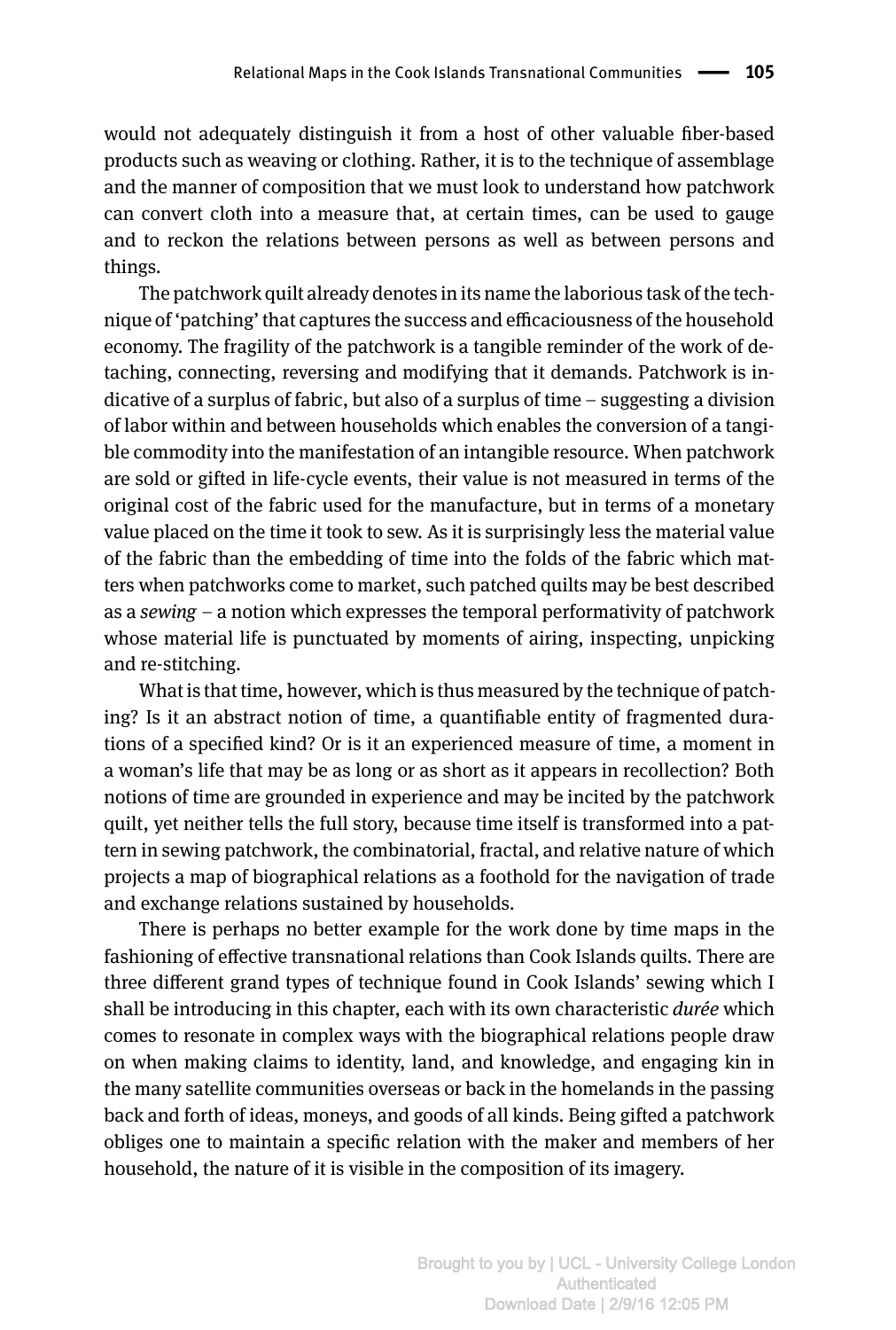The most important and rarest patchwork in the Cook Islands is known as *taorei*, and involves the creation of self-referential and replicated patterns by shredding fabric and restitching often several thousands of tiny pieces of cloth (see Figure 1). Each such pattern is known by its distinctive numerical combination of colored patches. The pattern is stitched by a number of women working together, each stitching a rectangular segment of a composite motif, which is then assembled into the patchwork. Women assisting the maker have a share in the pattern and are able to reproduce it in future patchwork, yet only the maker is able to pass it on to a selected granddaughter who inherits with the patchwork the *taunga* or knowledge of her grandmother, of which patchwork is just one articulation. The second technique, known as *ta taura*, involves cutting out composite parts of plants and arranging them symmetrically on the surface of the cloth – usually rotationally and in a replicative fashion – before affixing and revealing the depicted plant's identity through embroidery. *Ta taura* are gifted between members of the same generation and as such move beyond the furthest reaches of the household to be returned eventually and placed into the grave around the body of the maker. The third technique, known as *manu*, involves the symmetrical and repeated folding of a piece of cloth, the cutting of the shadow cast by a plant into the folded cloth, and the superimposition of the unfolded symmetrical cut out onto a piece of cloth of different coloration. *Manu* are gifted to friends and work colleagues, or to sons and daughters in support of their exchange obligations, and are often lost in the course of their rapid passage from one house to another.

Patchwork is hugely popular across Eastern Polynesia and a must have in the ceremonies that punctuate the life cycle, from significant birthdays and first haircuts, to weddings and funerals. Almost to underscore its role in cementing and crafting the transnational relations in support of a mobile population, patchwork sewing here is utilizing 'new' material, detaching thereby the materiality of the quilt from personal associations that worn and reused fabric may harbor. As sewing in the Cooks uses store-bought cloth, and as quilts are rarely stored or circulated in exchanges for longer than a generation, the retrospective which the patchwork quilt invites so clearly in the US is turned into a prospective enterprise. New cloth and new sewing is demanded for the many events that punctuate the calendar of households, making new communities and new extended tentacles of the household come alive through the inherently compositional actions of shredding and restitching cloth into always new and yet recognizable configurations.

We cannot understand the resonances provoked by such sewing, however, unless we note that its pattern is not the result of a random assemblage of scraps of cloth, but one that documents a consciously executed plan which started prior to the purchase of the material; a pattern, moreover, whose complex process of cre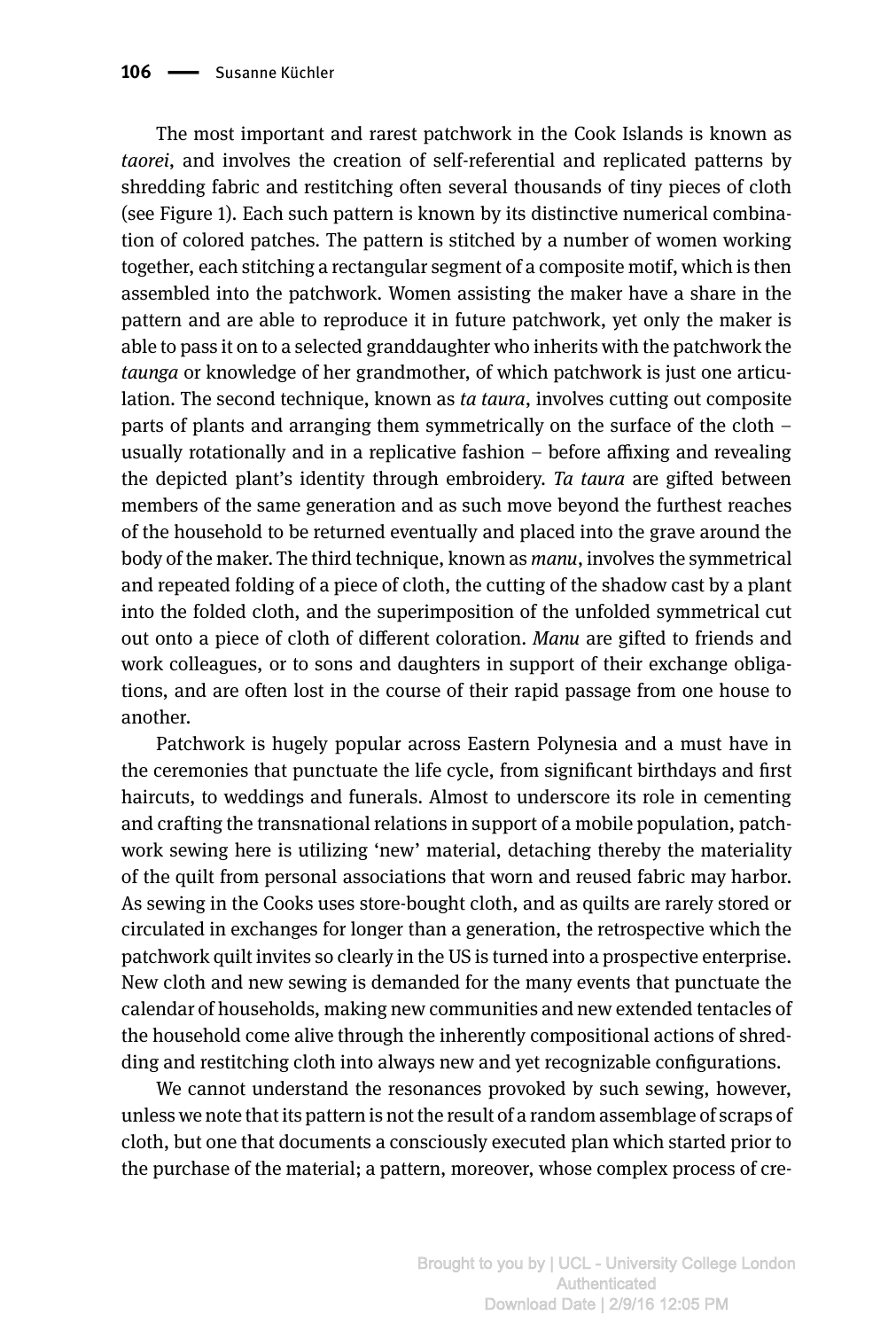ation surpasses the functionality of the sewing as a decorative cover and situates it squarely in matters of direction-finding and future-directed thinking. The Polynesian quilt, and Cook Islands sewing in particular, we may note with surprise, is thus not just a documentation of something that we may verify externally by recourse to history, oral narrative, or written or remembered genealogies. Rather, it is the means by which such discourses about history and biographical memory are made possible through recourse to an abstract map of distributed personhood, revealing the logic by which relations are traced and connections are asserted that extend across time and space.

### **Time-maps**

To visualize how *tivaivai* may effect the gathering of distributed effects and relations of the household in ways that sustain transnational communities unfolding between diaspora and homeland, it is useful to recall how they are made. As in weaving, it is impossible to arrive at a product which displays at least a certain amount of surface regularity or a definite size without making a prior plan, meaning that decisions need to be made about the type and quantity of the material, into what shapes it is to be cut, and in what order the pieces of fabric are to be assembled. When starting to work on the quilt, the needle effects the threading of the pieces, with the eye following the course of the needle, very much in the same way as the eye will traverse the surface of the finished work, taking a course that will effect what we may call the recognition of its pattern. Looking at this planar surface, or anticipating it in production, utilizes mental images that are derived from our experience of space, which is of course as much embedded in culture as in certain cognitive universals, given that our predisposition to experience space walking upright in a directional manner is limited by the material environment around us (see Johnson 1987). The translation of a mental image of space bounded by things into an image in which space is limitless, teasing the eye to move from point to point to search for connections between visual fields that cluster around points, is a task we call mapping.

Mapping, of course, will lead to different kinds of maps, depending on preconceptions about the nature of the connections between the points. A medieval map of the world, for example, placed emphasis on the biblical connections between points, thus creating a hierarchical map of continents and places radiating outward from the point of creation. Although it does not correspond to our experience of the world today, we can still 'read' this map with the knowledge of the cultural conventions that pertained at the time of making. The claim that Polyne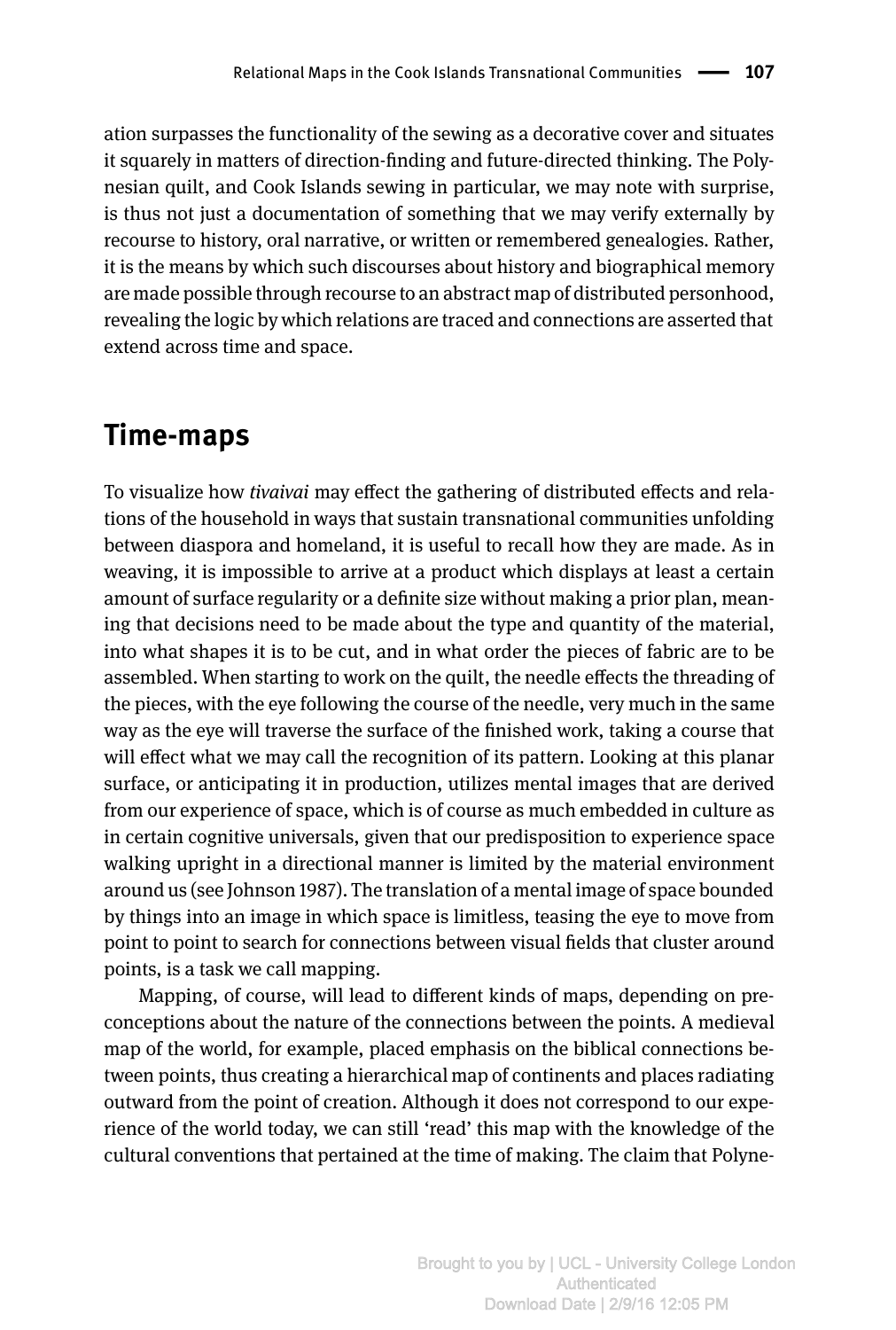sian quilts are mappings of space-time calls for an investigation of the particular cultural conventions on which they are based.

Much has been written in psychology and anthropology about the conception of space, the representation of which appears to fall into two types: as either point fields or as automatically bounded 'containers.' The latter is the most widespread used the world over; the lack of an explicit name for this representation of space as a box filled with matter, despite our colloquial use of it (as people talk about space 'as a place in which something is located'), may indicate that it serves as a kind of default mechanism for thinking about space. It is only in modern, relativistically-oriented physics and cosmology that we adopt a point-field manner of representing space as essentially a *relation on points*, with distance being derived from the acceleration of particles *over time*.

Contemporary physics, in its attempts at understanding the nature of nonlinear and topological space/time in which boundaries are defined by the symmetrical overlap of adjacent topological fields rather than existing as axiomatic constituents of a given space, provides support for the common intuition that in the lived world, time and space cannot be disentangled. Surprisingly, however, only a few anthropologists have paid much attention to this fact, most notably Granet (1968) in his important account of Chinese conceptions of time and space. Granet's study provides strong evidence for the importance of temporal conceptions to the mapping of the world since they enabled the Chinese to navigate the oceans effectively long before people from the West. For in fact, the Chinese had figured out a way of calculating units of space to correspond to (accurately measured) standard units of time.

The preoccupation with keeping time in the linear and cumulative manner exemplified by the clock, however, is not necessarily found across cultures, even among cultures, like those of the South Pacific, whose livelihood depends upon successful navigation. A famous example of skilled navigation using maps of a kind that do not require the element of linear time, but which elevate a notion of fields of relative temporal motion, is known as the 'stick-chart' of the Micronesian Islanders (Ascher 2002). Such charts are a geometric arrangement of sticks and shells that depict the interplay of oceanographic phenomena such as wind and sea interaction around the atolls and landmasses. Using a relational and analogical mode of representation that depicts the interaction of shapes and motions in the sea and at the sea-land interface, the islanders deploy both an idealized version for teaching and an actual version for navigation across a complex topography that even includes the underwater landscape.

Time that is depicted in images of constricting or expanding motion between connected points thus feeds into an experience of space as de-centered and relational, rather than relative or egocentric. Jürg Wassmann (1994) has pointed to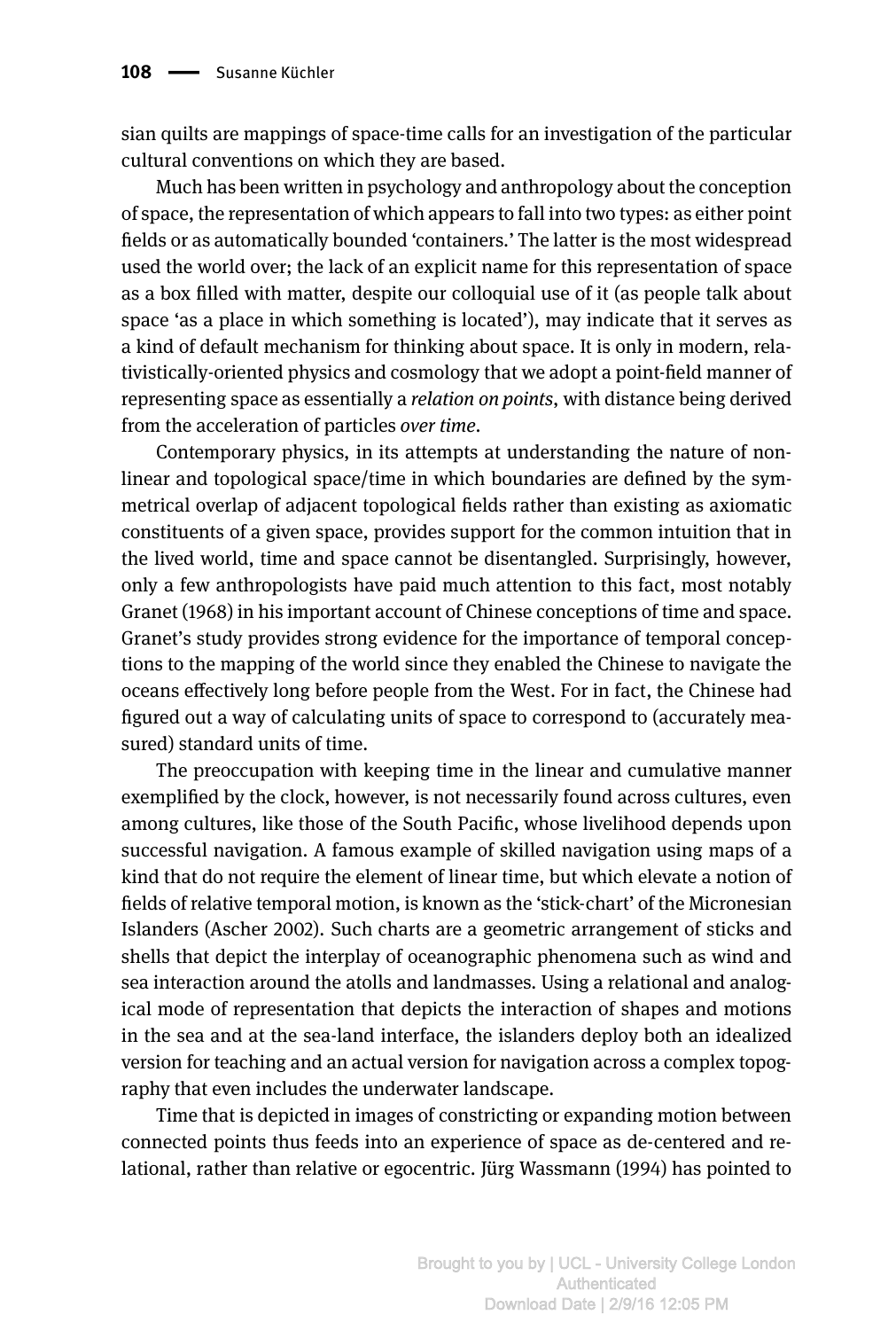Pacific artifacts such as knotted cords, which, like the stick-charts of Micronesian seafarers, direct attention to a topological conception of space that appears to be prevailing in the ocean-dominated landscape of the Pacific. Nowhere else may the practical significance of mapping topological relations of space-time be more straightforwardly important to people as in the Pacific where a constellation of island communities are dotted across the ocean expanse, covering over one-third of the world's surface area, while its total landmass, once Australia is excluded, equates to less than one-eighth of that of Europe. The Cook Islands are in fact a typical example of an island community in the Pacific: its tiny islands and atolls are dotted across an area the size of Europe, inhabited, in some cases, by just a few hundred people. Despite their lack of proximity, the people who inhabit these island communities are culturally and linguistically linked, and are known to have had longstanding and extensive trade and kinship connections with other even more remote island communities, such as the Society Islands some 2,000 miles to the north-east. In this environment, water is the predominant feature and resource, and is a pathway along which people, their produce, and ideas can travel.

In a world dominated by the ocean, like the Pacific, it is thus not surprising that artifacts of navigation have attracted a good deal of attention from anthropology and related disciplines (Gell 1985; Hutchins 1996; Stürzenhofecker 1998; Bennardo 2002). Surprisingly, however, the importance of sewing in the Pacific has so far been discussed without any attention being paid to spatial and temporal conceptions and their representation in an ocean-dominated landscape. This is perhaps because quilts fall so awkwardly between categories of things, between the useful and the valuable, that it is difficult to treat them in any other than straightforward terms – as material proof of the devotion of 'free' time to oneself and one's family.

And yet, it is precisely this observation which must force us to look more closely at what is done with this 'free' time, how it is made materially graspable and clad in images that fill the empty hours of the day as much as they fill the gaps between the points at which the needle is inserted in the cloth. It is by attending to these images as maps of distributed personhood that Cook Islanders are able to engage effectively with the fractured and scattered household that spans the many communities living in diaspora today. The *tivaivai* is thus not just capturing a restrospective of the household, but enables it to be replicated generatively in many places at the same time while retaining its distinctive identity.

There are no historical data that document the take-up of sewing and the fashioning of patchwork *tivaivai* across the island nations of Eastern Polynesia, from Tonga and the Cook Islands to Tahiti and Hawaii. For the Cook Islands we do know that cotton cloth was a sought-after trade item, and that cotton planting and printing were well established on the main island around 1850, barely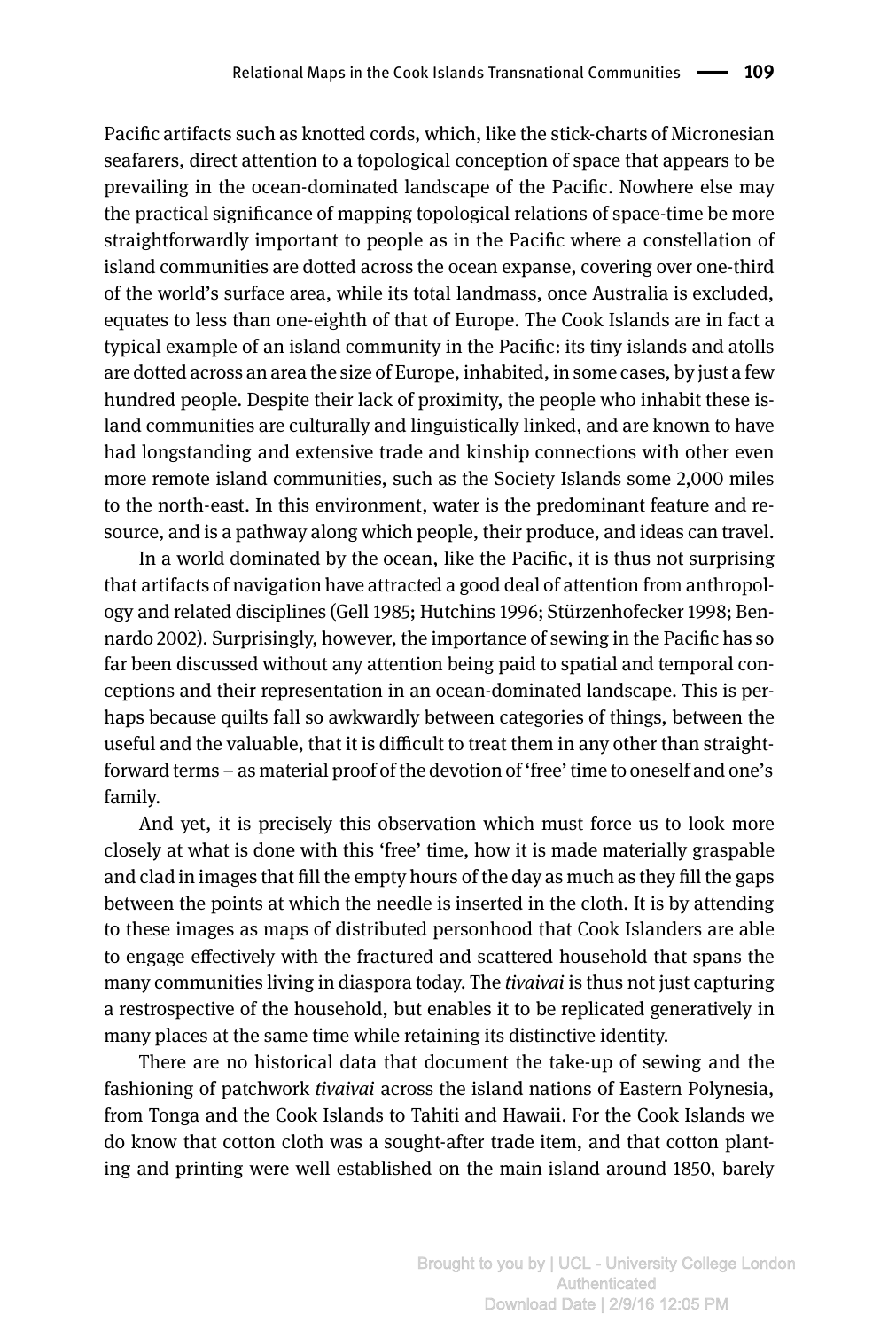25 years after the London Missionary Society had arrived on the islands (Gilson 1980, 44–47). The emergence of patchwork in the Pacific has often been linked to the influence of missionary wives in light of the value ascribed to cotton fabric in the heyday of missionary activity. An alternative and interesting hypothesis advanced by Robert Shaw (1996) has argued instead that the inspiration for patchwork quilting happened prior to and independently of missionary activity. Writing about the history of the Hawaiian quilt, Shaw questioned the link between patching, which was indeed taught by missionary wives to foster domestic attitudes and time management, and patchwork, which in Hawaii resulted in a block-style quilt that involved the cutting of cloth into snow-flake patterns (Arkana 1986). Noting the absence of this type of sewing in the US during the early part of the nineteenth century, with the exception of Pennsylvanian missions who taught German paper-cut techniques at mission schools and only set foot in Hawaii in 1860, Shaw points out that Hawaiians may already have been familiar with sewing, clothing, and even quilts thanks to sailors on the trading ships that preceded missionary influence in the Pacific. In 1800, you could already buy almost everything on the shores of Hawaii, as the booming trade in sandalwood had brought Chinese silks, cotton, and costumes, transported by scores of Russian and Chinese ships. There is no literature to substantiate a link with the take-up of patchwork in the Pacific Islands, but we do know from maritime collections that sailors did not just engrave whale teeth, known as scrimshaw, but also practiced macramé, a type of lace-making, as well as patchwork to while away the long hours of idleness at sea. There indeed appears to be a tantalizing link between the idea of the mobility of home where sewing binds together distributed relations and the sailing ships' use of cordage to bind together the technical means of controlling forward motion within the ships' material frame.

The idea that sewing enables the literal 'stitching up' of space-time, by giving it a material frame where it is experienced as an uninterrupted flow punctuated only by landmarks, is a powerful one in the Pacific where the voyages of trading ships between islands would have lasted weeks at a time, always ending at a definite destination. Still today, the time it takes to move from point to point across the ocean is one that is felt deeply by islanders, often waiting weeks in bad weather for their trading ship to bring fresh loads of flour and petrol to drive electricity. The desire to make time connect more effectively with points beyond the horizon may thus quite feasibly have guided the interest of both sailors and Pacific Islanders in manipulating cloth in a manner that came to take on the form of patchwork (Siikala 1991, 3).

Much of the organization of the home that was set up during the nineteenth century by the London Missionary Society as part of their effort to inculcate new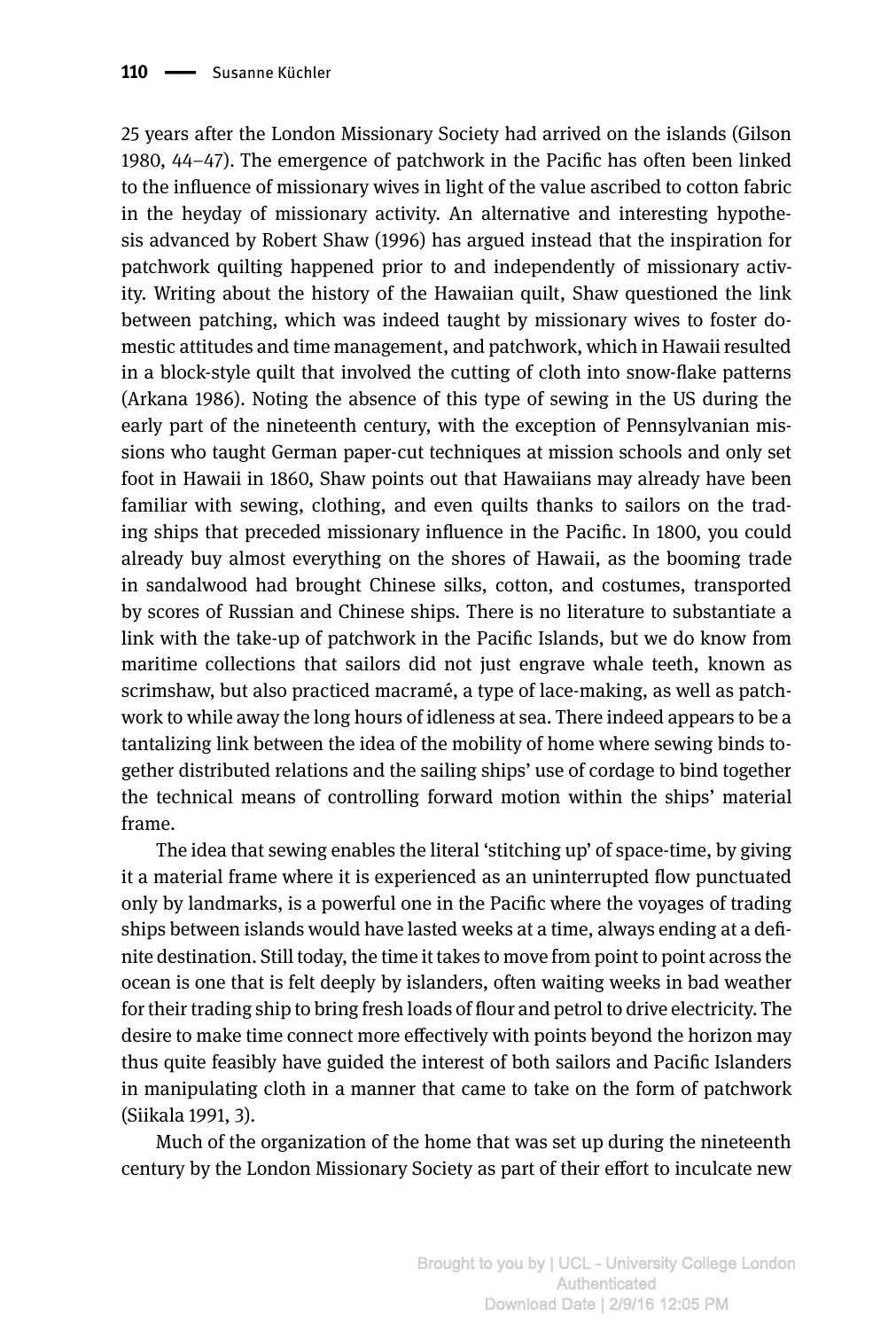ways of thinking and being still exists today. The household is the microcosm of the Cook Islands economy and its foundation, but to imagine nucleated isolates striving to maintain a balance sheet of work and leisure would be entirely wrong, for the scattered parts of nucleated households dispersed across the islands and elsewhere are connected to one another both at the level of the social organization of production and at the level of consumption. The connections, which bind households together at the economic and social level, are founded upon sewing bees in which women participate on grounds of friendship, rather than genealogical connection. Such friendships may develop in and around activities organized in relation to the Church, but they may also be based on memories of working together or running communal affairs such as girls' scouts. Memories of events or of certain relations may prompt particular quilting patterns that forever after are associated with these moments that mark women's biographies. Once-off encounters and events such as collective visits by a church group to Australia may prompt a new sewing as much as the careful planning of events such as the first haircut of a son, a wedding or a funeral.

The timing of patchwork carried out by such sewing bees punctuates the hectic yearly calendar of every woman; there is the date set by the minister's wife for the annual or bi-annual competitive display of sewing, the group trips to workshops or visits, each requiring the need to carry sewing as a gift, as well of course as the many household specific ceremonies marking birthdays, weddings, funerals, and commemorative events. Women's sewing groups usually have a joint bank-account, stocked regularly from the sale of sewing at exhibitions and from other sources, used both to finance the purchase of new material and to update the material culture of their homes, the women taking it in turn to shame their husbands by purchasing a new cooker, a new set of dishes or whatever else may need replacing or adding to a house.

Timing one's sewing work is of great importance to fit in with the calendar of competitions and ceremonies that punctuate life in the Cook Islands. Finding time for sewing is not always easy as many women also have to attend to paid employment, to gardening, and to participating in the many year-round village sports as part of their daily chores. Many women resort to employing the services of others, either because these women are known to be expert cutters of cloth or particularly good at stitching a fine and regular line, or else because they themselves are going through a hectic phase in their lives at a time when their peers have settled down. Yet others have not learned to sew the fine stitches required for the making of quilts in the Cook Islands and deeply regret having to rely on other women's time to supply their house with quilts.

The timing of sewing, however, also constitutes the value of each quilt, as well as the labor costs it incurs. Thus women can estimate with ease the expense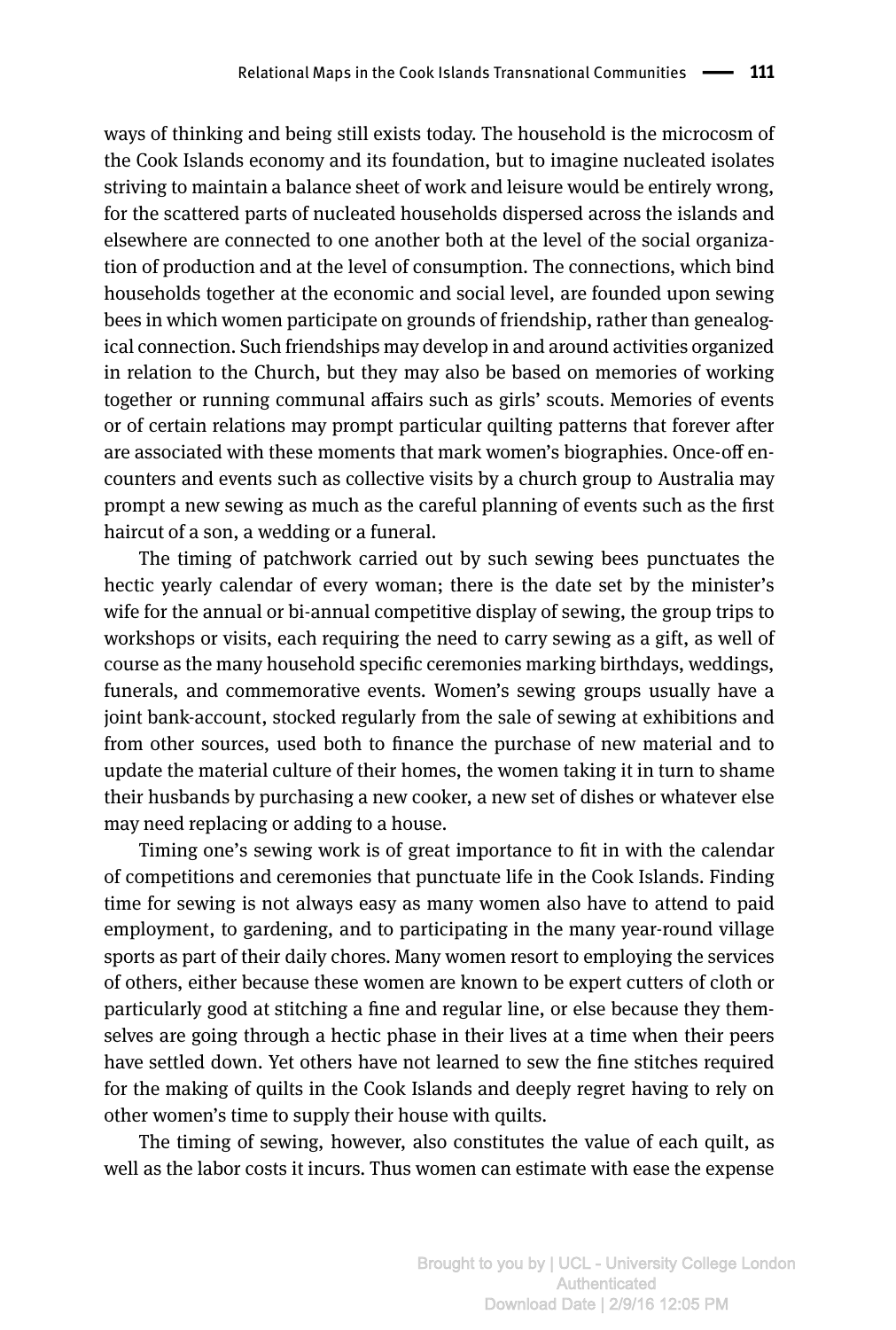incurred in purchasing each other's time or skill, in asking others to do the stitching or the cutting to complete a quilt in time. Several women also have reciprocal arrangements to gift each other's time, which is in any case a prerequisite for the collaborative sewing of a large patchwork quilt, whose triangular sections are stitched by different women who expect as remuneration the return of such favors when it comes to the construction of their own quilt. By joining such cooperative ventures resulting in a patchwork quilt, women also inherit the pattern, which forever is associated with the circle of women and the circumstances that brought them together.

#### **The quilt in a woman's life**

Inspired by fiber-based techniques of lattice-work, the patchwork of the Pacific have emerged as key loci of a tacit knowledge of how to manage socially effective biographical relations in ways that resonate with genealogical relations, but which are nevertheless quite independent of kinship. Quilting is of interest to people in the Cook Islands, not because it sheds light on existing relations created through marriage or birth which regulate the transmission of land and of entitlement to positions of influence and power, but because new relations – of friendship, of adoption, and of acquaintance  $-$  can develop in the vicinity of a sewing which link the makers to each other. This glue, which binds across time and space people who have otherwise no other relation with one another, is the act of patching itself which translates actual events in time into abstract geometric patterns.

Overtly it is biographical events of the maker that are traced in the stitched patterns of the large and elaborate appliqué and piecework quilt patterns (Rongokea 2001). Akaiti Ama was the eldest of five children in an important noble family on Rarotonga. On her mother's side, she descended from Potiki Taua, a high priest appointed by Tangiia Nui Ariki to perform priestly functions, especially concerning the investiture of *ariki*(high chiefs) at the *koutu ariki*(chiefly court) named Arai-te-tonga-vare-roa-paa. On her father's side, she descended from an important chiefly line from Tahiti, Tamarua Nui. Akaiti Ama gave birth to nine children, but also taught throughout her married life: first as a schoolteacher and then as a high-school principal. In her later years she performed the important function of Justice of the Peace. Alongside her busy public life, she managed to design and sew *tivaivai*for her children. When she was pregnant with her last-born son, Akaiti kept her husband company in the family's pineapple plantation, an experience that inspired her to design and sew an unusual *tivaivai taorei*, which has survived her death as part of a collection of *tivaivai* owned by the Rarotongan hotel (see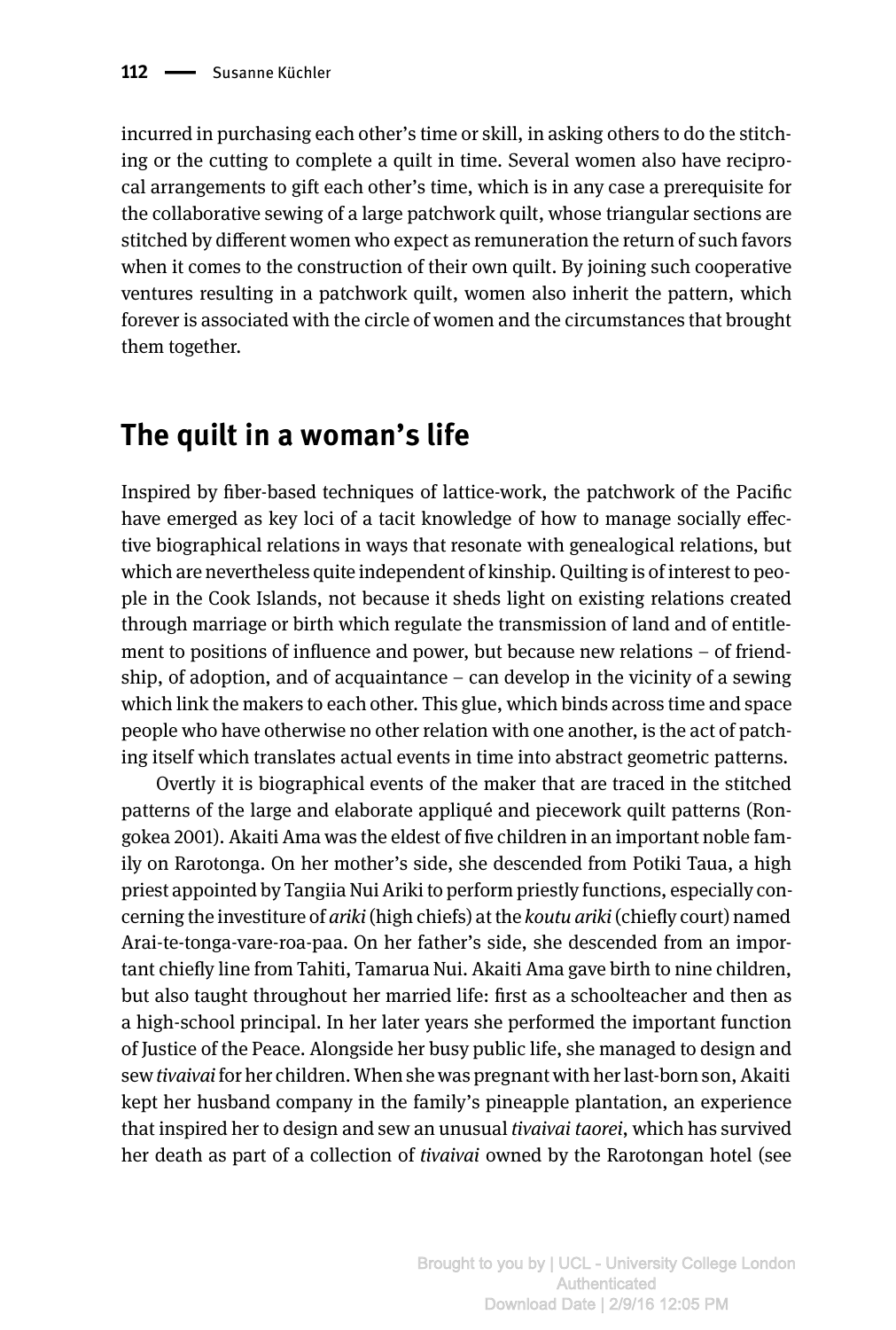

**Fig. 2.** Tivaivai hanging on the line at the Rarotongan Hotel: from left to right, tivaivai ta taura and two tivaivai manu; photograph (2003) Susanne Küchler.

Figure 2). The pattern was shared by the other women who partook in the sewing of this quilt and passed on to the granddaughter of Akaiti's younger sister.

Stored, folded in treasure boxes or sent out those who have departed from the islands to take up work in distant lands, patchwork quilts are the tangible reminders of relationships that are thought to be integral to a person, while being distributed and externalized throughout life. It is symptomatic of this biographical aspect of patchwork that most women start sewing around the birth of their first child, as they begin to be active in the many exchanges that will connect their own household to as many other households as possible in the course of their life. As every quilt is made to be gifted, and is often sewn with a specific occasion and even a person in mind as recipient, such relations are externalized into patterns that become iconic of events and relations. Patterns related to specific events may be later recalled in the making of new quilts, its memory reflected in the flowers or plants depicted, the symmetry used, and in the case of a *taorei* quilt, which is composed of many thousand small pieces, the design (*pu*) which is repeated across the surface of the quilt in a fractal fashion.

Quilt patterns that have been gifted to and sometimes are buried with deceased relatives, such as a son or daughter, are particularly strongly remembered and may be re-made by a woman, in anticipation of her own death, to be given to her eldest surviving child for use in her own burial. While visually the pattern may be seen to serve as a memento of an event or a relationship specific to the biography of the makers, the compositional structure of the pattern transcends this personal space of biography in giving material expression to a de-centered vision of social relations which guides and directs the life-course of individuals through its logic. Fanned out during life, the individual parts composing Cook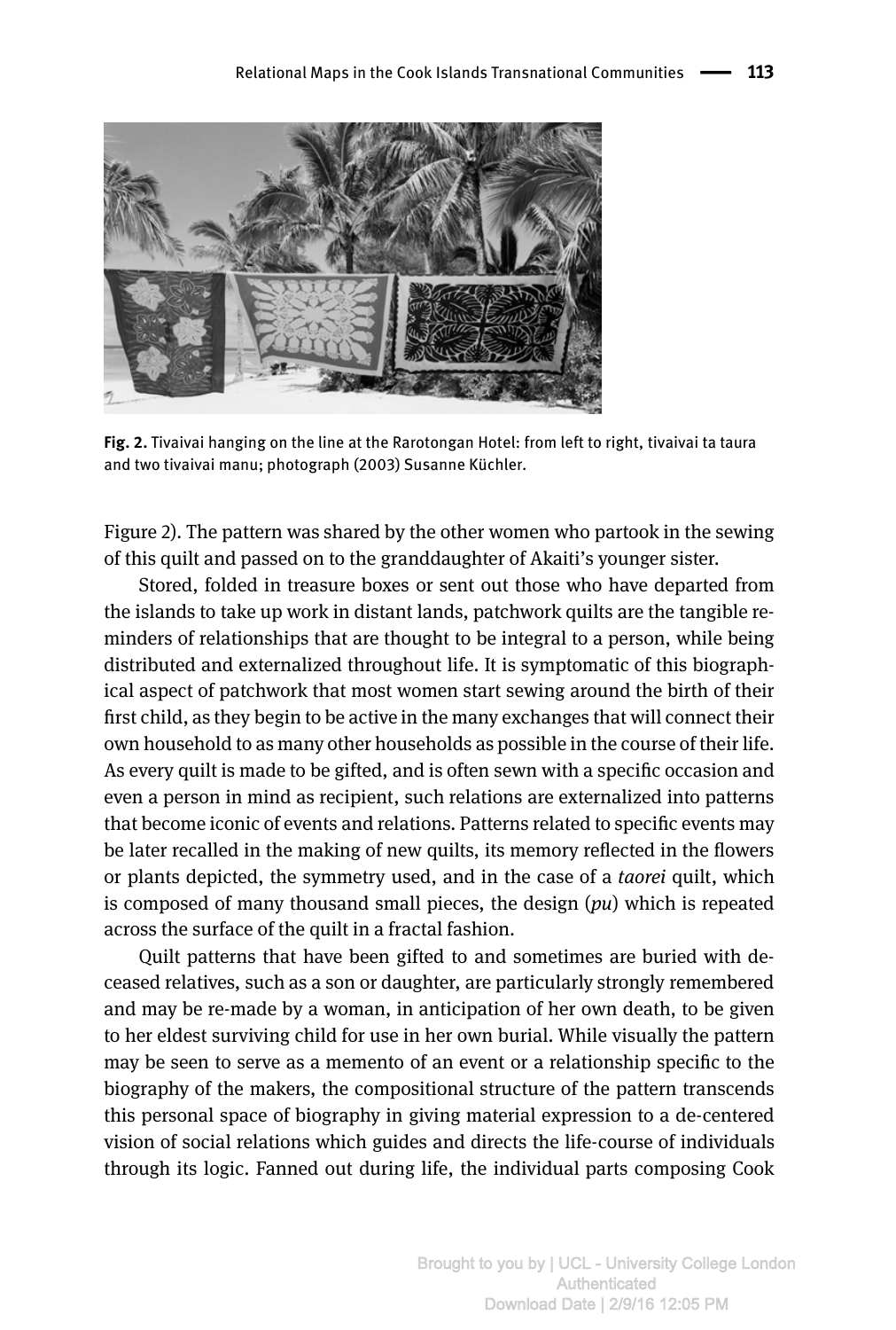Island personhood are brought back together again at death, when those who received quilts from the household return gifts of patchwork to be lowered in the grave. This grave is tiled and covered by a cement foundation and a roof, and, sitting like a miniature next to the house, is the manifestation of the social body governed by a fractal logic by which the many are but one.

Much has been written about 'fractal personhood' in the Pacific where typical 'Western' oppositions between individual and society, parts and wholes, singular and plural do not apply, but where persons, things, and the relations between them, are all thought to be effected through acts of multiplication and decomposition (Strathern 1986; Wagner 1992). No other image has denoted as powerfully such ideas of fractality as the Cook Islands Staff-God and the Rurutan treasure chest in the shape of a figure of which notable examples are held in the British Museum, both collected in the mid-nineteenth century during the early period of missionary influence in the Cook Islands. Like the fractal image of personhood presented to us in these historic sculptures, the Cook Islands quilt is an entity with relationships integrally implied in the ways motifs are serially enchained, 'budding' out of one another in a depiction of human life. Constructed from layers of criss-crossing strips of fabric that are cut and stitched into regular crystalline patterns on a plane, the Cook Islands patchwork in fact presents the temporal equivalent of a spatial map in the form of a lattice of possible worlds.

The idea of a person being composed of distinct layers of biographical relations impresses itself on the mind imagining the layering of quilts that are wrapped around and folded on top of a person buried in the grave. We could thus think of patchwork as an old, yet also new, means of effectively gathering relations into a single fold in a move that has enabled Cook Islanders to sustain relations across time and space. Old, because it binds together those who live apart, and new, because it acknowledges that effective relations incorporate today not just relations that are based on birth or marriage, but also all those many circumstantial relations that life tends to fashion when it straddles the many places that mark the connections between diaspora and the homelands.

As Elizabeth Arkana writes with reference to Hawaiian quilts, "quilts contain much *mana*. If one should die and leave much spirit behind, it could be damaging and might never be able to achieve real rest" (1986, 5). The intense attachment of person and sewing means that patchwork are only separated temporarily from the maker, eventually being returned at death. As quilt-like sewings are in effect the burial shrouds of their maker, anticipating a future state of being where all possible past and present temporal worlds coalesce, a deep association – which traverses the production, the circulation, and the 'style' of the quilt – exists between biographical time and patching. The patchwork in fact resonates with temporal logic in generic ways that go beyond individual recollections of biographical time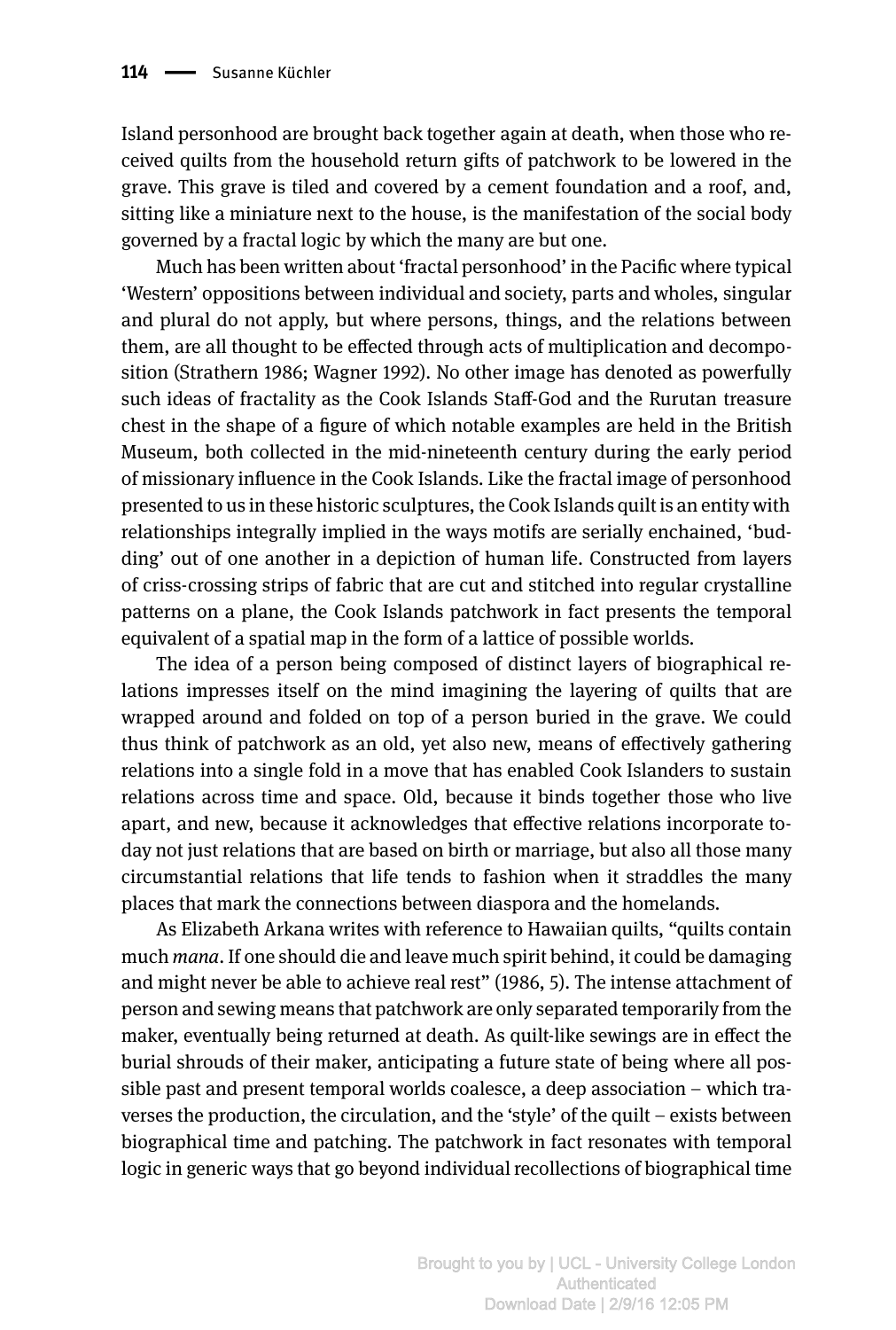to the non-causal, but *modalized*, that is logically describable, enchainment of events in what Alfred Gell called "B-series time" (Gell 1992, 238–241).

B-series time, according to Gell, reflects the temporal relationships between events as they really are, out there, while the A-series provides subjective and tensed perceptions of events that happen in the B-series' temporal territory. In order to know how to act in a "timely" manner, to plan and anticipate what might happen, but also to defend claims about the past, we have to construct representations of B-series time, so called time-maps, that allow us to "navigate" in time based on an understanding of how possible worlds are connected with one another (Gell 1992, 235–236). Time-maps, like the maps we use to navigate in space, rely on images to be generated that correspond to how the world appears to us. This translation of non-indexical space-time beliefs into images and back into maps creates what Gell called "indexical fixes" or perceptual beliefs which give rise to our inward sense of time (236–237). Image-based maps of B-series time are not the 'real thing,' but as no experience is possible of 'real' four-dimensional space-time we are forced to rely on such reconstructions in mastering time.

The mastering of time as genealogical knowledge is of fundamental importance in the Cook Islands where land is at a premium and where locating oneself in a time-map of social relations is the prerequisite for being granted right to land. Where sometimes more than 48 generations can be recounted as coming together in one person, a fractal map that depicts the enchainment of social relations serves as a model of relationality that can be used to make decisions whenever matters of attachment are at stake.

Patchwork thus evokes both a world of images that are derived from subjectcentered time awareness (in that they are in and of a specific place and time), and yet, they also match these images against invariant templates derived from the underlying cognitive maps of the B-series (Gell 1992, 254). As maps, image-based representations such as the quilts of the Cook Islands draw out as temporal beliefs the logic of an internal, template-like representation of time. The symmetry specific to each of the three Cook Islands quilts displays precisely such a modal time-map; they do not reflect subjective and tensed perceptions of events or culturally specific beliefs of how events in the past, present, and future are disposed towards one another, but *a generalized temporal logic*; and it is because the mapping of time is *logical*, while reflecting specific local beliefs and attitudes to biographical time, that Cook Islands quilts are recognizable and distinctive across Eastern Polynesia and beyond.

The linear arrangement of the cut-out pattern (*manu*) recalls the linear enchainment of possible worlds in which specific paths are singled out that connect past, present, and future. The cognitive activity of 'projecting' that is involved in giving time-maps linearity in this manner is fundamental to the production of the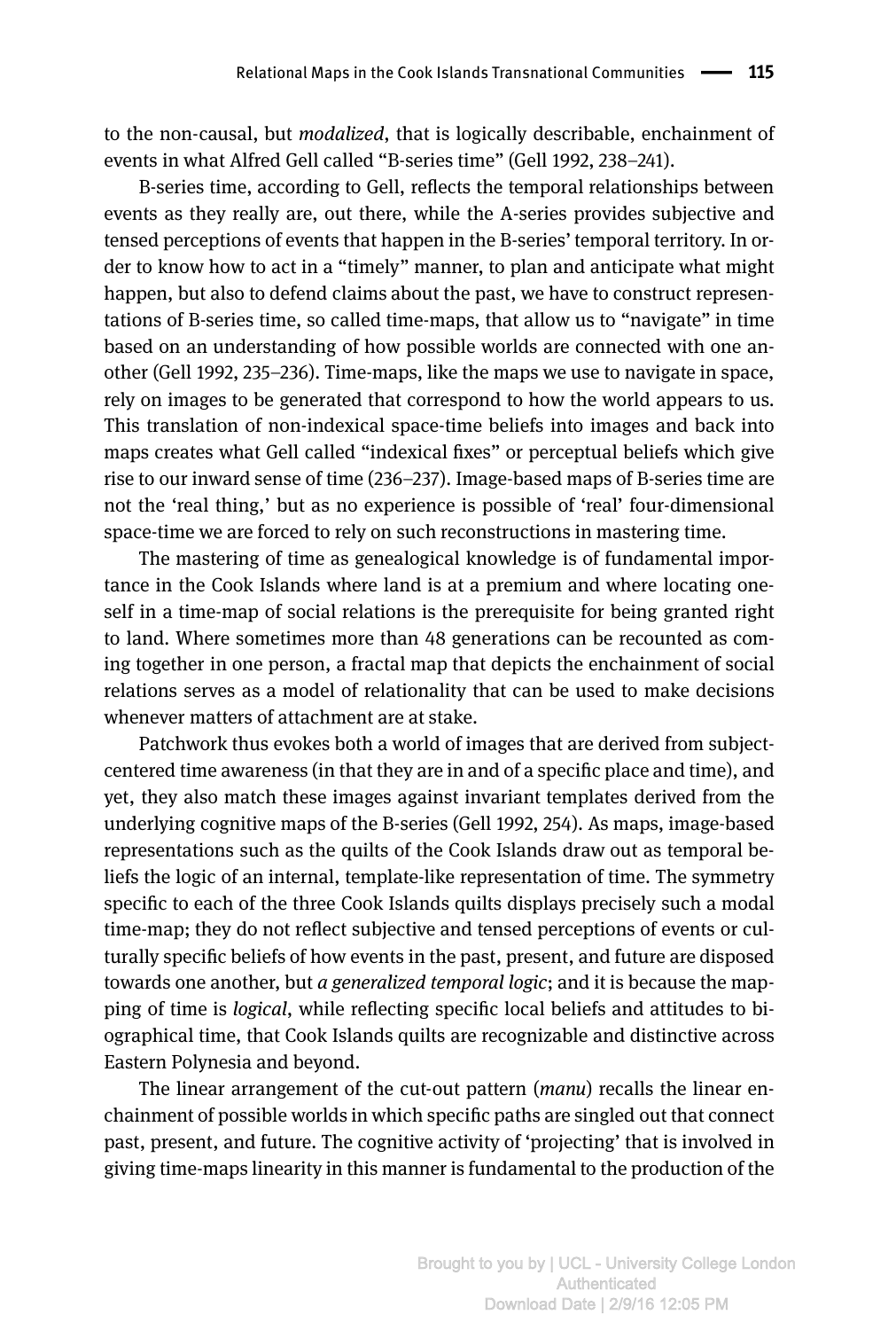cut out, which, when folded, requires one to envision the cut lines projected symmetrically across the missing planes in order to arrive at a recognizable image of a flower or plant when the fabric is unfolded. In contrast to the cut out, no unique past, present, and future is represented in the appliqué quilt (*ta taura*): here repeated, identical images, usually of flowers, are arranged, mostly in rotational or diagonally offset symmetry, to depict the reflexive, transitive, but symmetrical relation between possible and co-existing worlds, visualizing equivalences between images as a singular, repeated motif. In contrast to the relational symmetry of the appliqué quilt, images are arranged in an asymmetric manner in the piecework quilt (*taorei*): here interconnecting paths (*tiare*) mirror the before and after relation between successive images (*pu*) of possible worlds that, as in the appliqué quilt, are identical to each other. Past, present, and future are depicted as relational, but not unique, and as reflexive, transitive and progressive.

The quilt as time-map is more than a projection of an individual biography, but enables women to project an understanding of their lives in ways that speak to others. One could even go further and say that it is because quilts comprehend time by locating subjective images, sometimes recalling specific datable events, in a logical and non-indexical map, that they can figure as the quintessential inalienable exchange object which enables one to keep while giving (Weiner 1992). We can now begin to imagine how patching may enable women to manage and remember relations unfolding in time, in ways that are made effective in the performativity of exchange, when quilts not only connect persons but enchain past, present, and future in ways that resonate with temporal beliefs.

# **Conclusion**

As agents for the navigating of time, patchwork has real consequence for people's lives, as it makes effective transnational communities manageable by offering the household a tangible expression of a thought that is directed at gathering its distributed relations back into a single place. Much of what can be said about the spatio-temporal logic underlying patchwork could be extended to mats. However, the visual and material differentiation facilitated by the sewing techniques of *tivaivai* amplifies some of the more salient practical reasoning surrounding the making of things that are meant to move as tokens of distributed personhood, connecting persons to one another in a lasting manner. Sewing, in fact, has enabled timemaps to be modalized and distributed, charting temporal worlds predictably and accurately.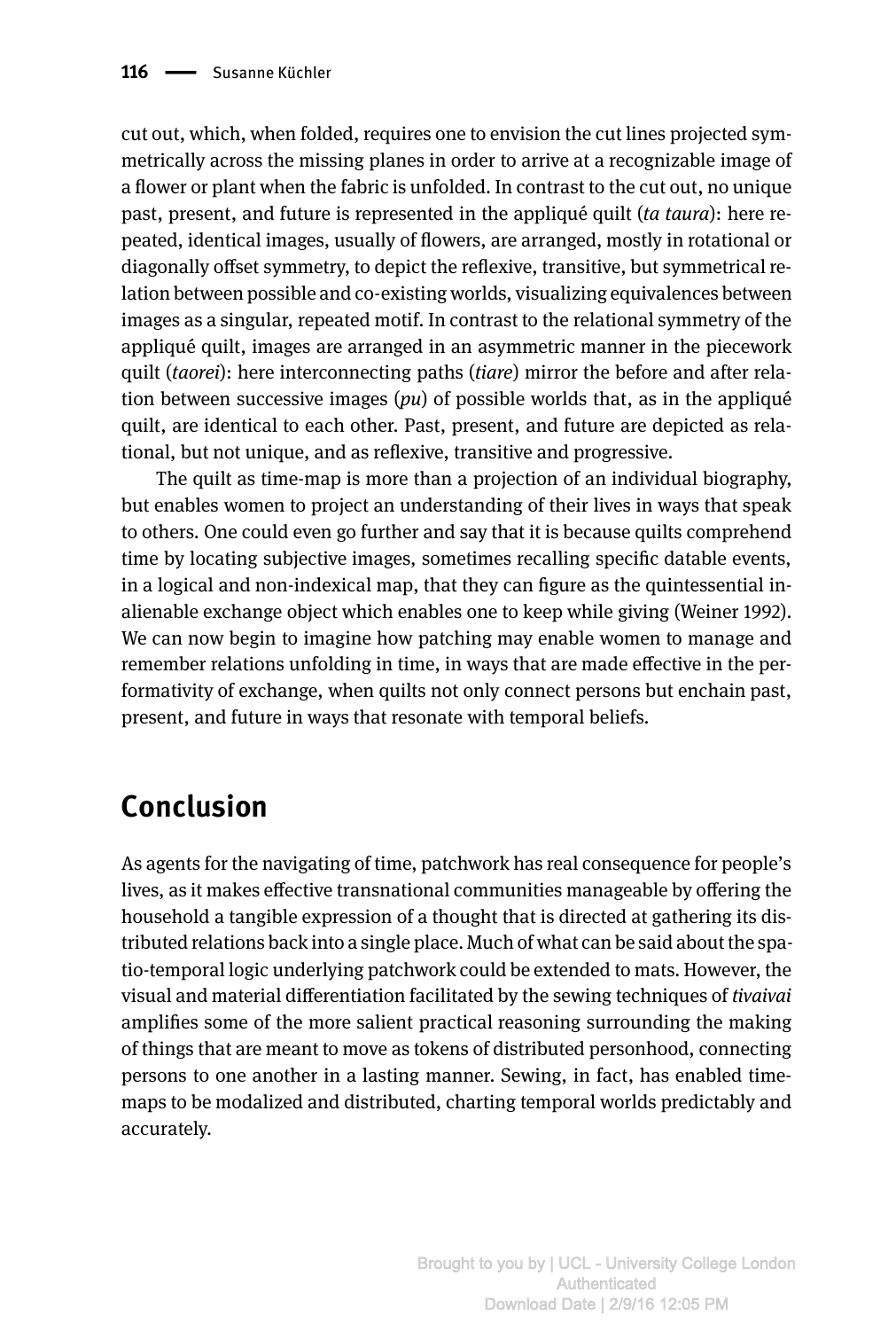The modal logic of composite and fractal images that is found in Cook Islands patchwork projects a conception of personhood and sociality that seems perpetually under construction, while framed by clear landmarks that invite and direct navigation. Kinship aided by patchwork is open-ended and multidirectional in conception, suggestive of ways to balance the dynamic of distribution and containment, of multiplicity and singularity that makes life as a transnational society full of prospect and surety.

Patchwork in the Cook Islands thus has features that are broadly comparable to patchwork made elsewhere, while nevertheless affording insight into how social relations are managed in these islands in ways that are quite distinctive. We saw in this essay how patchwork fuels an economy run on 'past'-time in which generalized commodity value is converted into an asset that sustains and extends the economy of the household beyond the here and now.

More than fashioning a memory that can be mobilized in several places at once as a uniting force, patchwork carries in its distinctive and culturally motivated techniques of composition the shared and anticipated actions that express and sustain the fragility and potential of the ontology of transnational community seen as composite relations under construction. What may appear to the innocent eye as an ostentatious craft made by the busy hands of women thus confounds our expectations with an astonishing testimony to the tooling of indexical relations fit to fashion lives lived between home and elsewhere.

#### **References**

- Addo, Ping-Ann. *Creating a Nation with Cloth: Women, Wealth and Tradition in the Tongan Diaspora*. Oxford: Berghahn, 2013.
- Arkana, Elizabeth. *Hawaiian Quilting: A Fine Art*. Honolulu: Hawaiian Children Society, 1986.
- Ascher, Marcia. *Mathematics Elsewhere: An Exploration of Ideas Across Cultures*. Princeton: Princeton UP, 2002.
- Bennardo, Giovanni. *Representing Space in Oceania: Culture in Language and Mind.* Canberra: Australian National University, 2002.
- Casey, Edward S. *The Fate of Place: A Philosophical History.* Berkeley: University of California Press, 1998.
- Deleuze, Gilles and Félix Guattari. *A Thousand Plateaus.* Trans. Brian Massumi. Minneapolis: University of Minnesota Press, 1987.
- Elsley, Judy. *Quilts as Text(iles): The Semiotics of Quilting.* Berkeley: University of California Press, 1996.
- Evans, Mike. *Persistence of the Gift: Tongan Tradition in Transnational Context*. Waterloo: Wilfrid Laurier UP, 2001.
- Gell, Alfred. "How to Read a Map: Remarks on the Practical Logic of Navigation." *Man* (ns) 20.2 (1985): 271–286.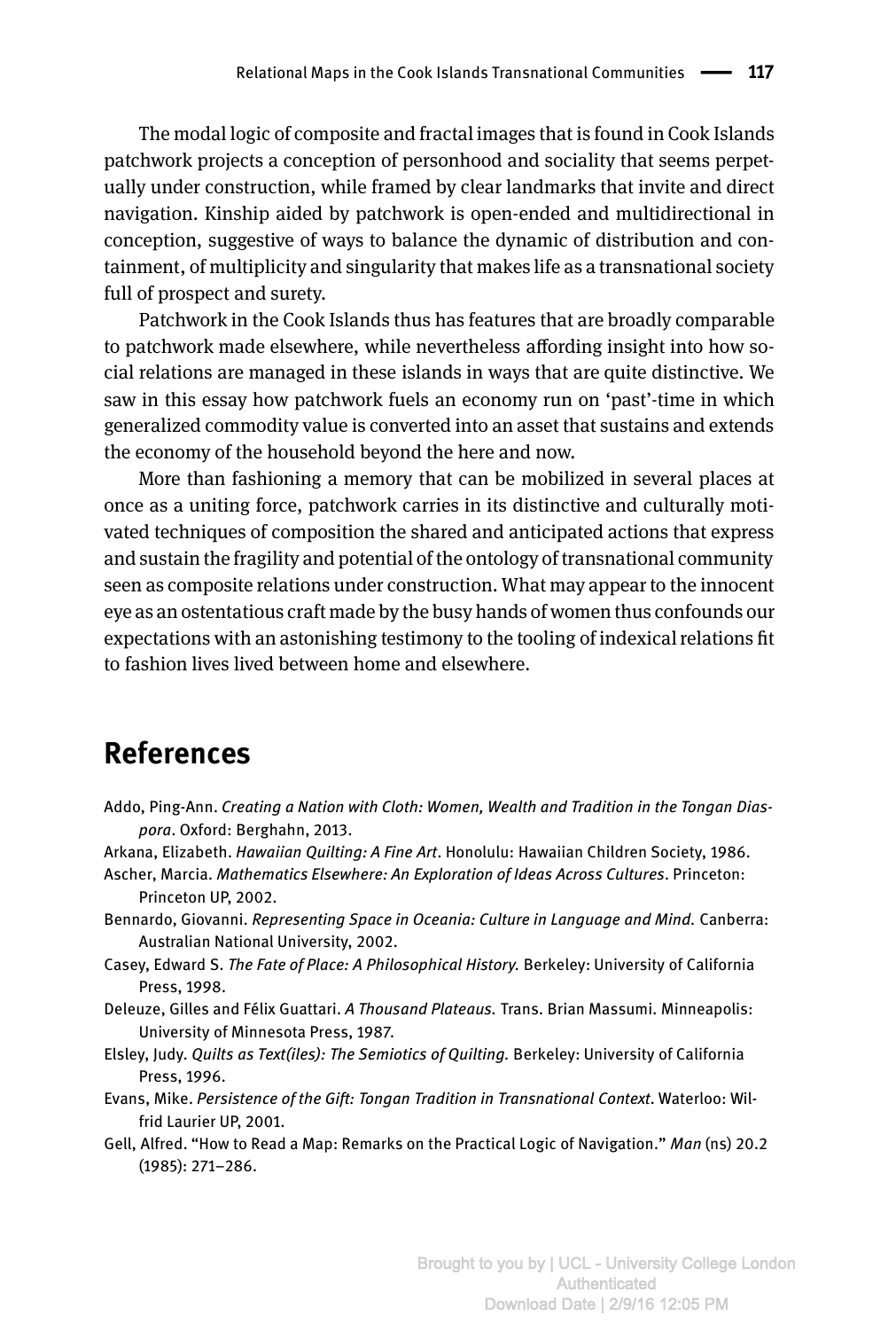Gell, Alfred. *Art and Agency: An Anthropological Theory*. Oxford: Oxford UP, 1998.

- Gilson, Richard P. *The Cook Islands 1820–1950.* Ed. Ron Crocombe. Wellington: Victoria University of Wellington, 1980.
- Granet, Marcel. *La pensée chinoise.* Paris: Albin Michel, 1968.
- Hammond, Joyce. "Polynesian Women and Tifaifai Fabrications of Identity." *Journal of American Folklore* 99.393 (1986): 259–279.

Hanson, F. Allan. "When the Map is a Territory: Art in Maori Culture." *Structure and Cognition in Art*. Ed. Dorothy K. Washburn. Cambridge: Cambridge UP, 1983.

- Horton, Laurel. *Mary Black's Family Quilts: Memory and Meaning in Everyday Life*. Columbia: University of South Carolina Press, 2005.
- Hutchins, Edwin. *Cognition in the Wild.* Cambridge: MIT Press, 1996.
- Jones, Stella M. *Hawaiian Quilts*. Honolulu: Hawaii UP, 1973.
- Johnson, Mark. *The Body in the Mind: The Bodily Basis of Meaning, Imagination, and Reason*. Chicago: University of Chicago Press, 1987.
- Ka ili, Tevita O. "Tauhi Va: Nurturing Tongan Sociospatial Ties in Maui and Beyond." *Contemporary Pacific* 17.1 (2005): 83–114.
- Küchler, Susanne and Graeme Were. *Pacific Pattern.* London: Thames & Hudson, 2005.
- Küchler, Susanne and Andrea Eimke. *Tivaivai: The Social Fabric of the Cook Islands*. London and Wellington: British Museum and TePapa Press, 2009.
- Lee, Helen and Steven Tupai Francis eds. *Migration and Transnationalism: Pacific Perspectives*. Canberra: ANU Press, 2009.
- Lippard, Lucy R. *The Lure of the Local: Senses of Place in a Multicentered Society*. New York: New Press, 1997.
- Marston, Gwen and Joe Cunningham. *Mary Schafer and her Quilts*. East Lansing: Michigan State University Museum, 1990.
- Mukerji, Chandra. *From Graven Images: Patterns of Modern Materialism*. New York: Columbia UP, 1983.
- O'Bagy Davis, Carolyn. *Pioneer Quiltmaker: The Story of Dorinda Moody Slade, 1805–1895*. Tucson: Sanpete Publications, 1990.
- Pearce, Charles E. M. and Frances M. Pearce, eds. *Oceanic Migration: Paths, Sequence, Timing and Range of Prehistoric Migration in the Pacific and Indian Ocean*. Frankfurt: Springer, 2011.
- Pogglioli, Vicki. *Patterns from Paradise: The Art of Tahitian Quilting*. Pittstown: Main Street Press, 1988.
- Rongokea, Lynnsay. *The Art of Tivaevae: Traditional Cook Islands Quilting*. 1992. Honolulu: University of Hawaii Press, 2001.
- Shaw, Robert. *Hawaiian Quilt: Masterpieces*. New York: Hugh Lauter Leven Associates Inc. distributed by Macmillan, 1996.
- Siikala, Jukka. *Akatokamava: Myth, History and Society in the Southern Cook Islands.* Auckland: Polynesian Society in Association with the Finnish Anthropological Society, Helsinki, 1991.
- Siikala, Jukka. ed. *Departures: How Societies Distribute their People*. Helsinki: Finnish Anthropological Society, 2001.
- Small, Cathy A. *Voyages: From Tongan Villages to American Suburbs*. Ithaca: Cornell UP, 2011.
- Strathern, Marilyn. *The Gender of the Gift: Problems with Women and Problems with Society in Melanesia*. Berkeley: University of California Press, 1988.
- Stürzenhofecker, Gabriele. *Times Enmeshed: Gender, Space, and History Among the Duna of Papua New Guinea*. Stanford: Stanford UP, 1998.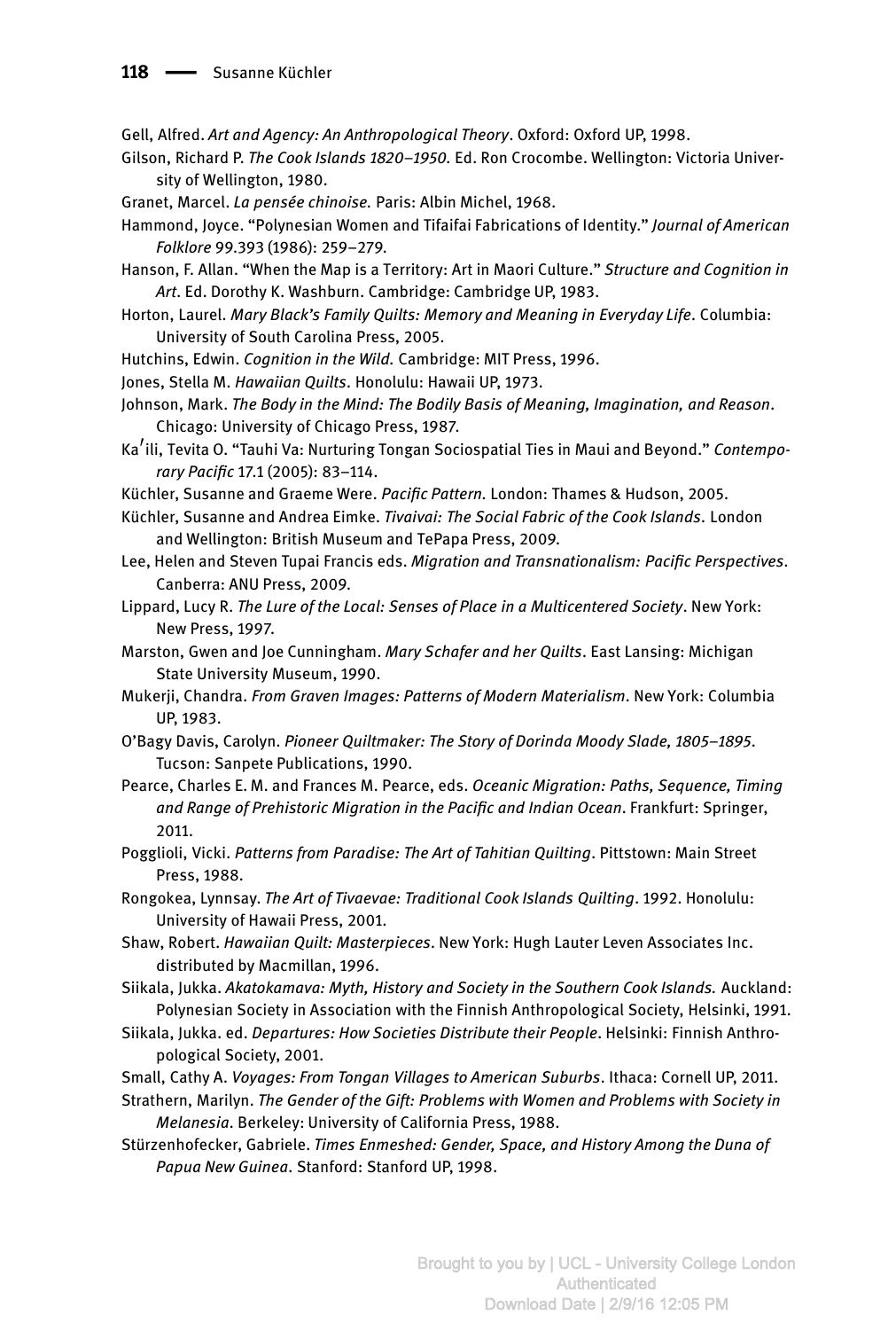Wagner, Roy. "The Fractal Person." *Big Men and Great Men: Personifications of Power in Melanesia.* Eds. Maurice Godelier and Marilyn Strathern. Cambridge: Cambridge UP, 1992. Wassmann, Jürg. "The Yupno as Post-Newtonian Scientists: The Question of What is 'Natural' in Spatial Conception," *Journal of the Royal Anthropological Institute* 29.3 (1994): 645–666. Weiner, Annette B. *Inalienable Possessions: The Paradox of Keeping-While-Giving.* Berkeley: University of California Press, 1992.